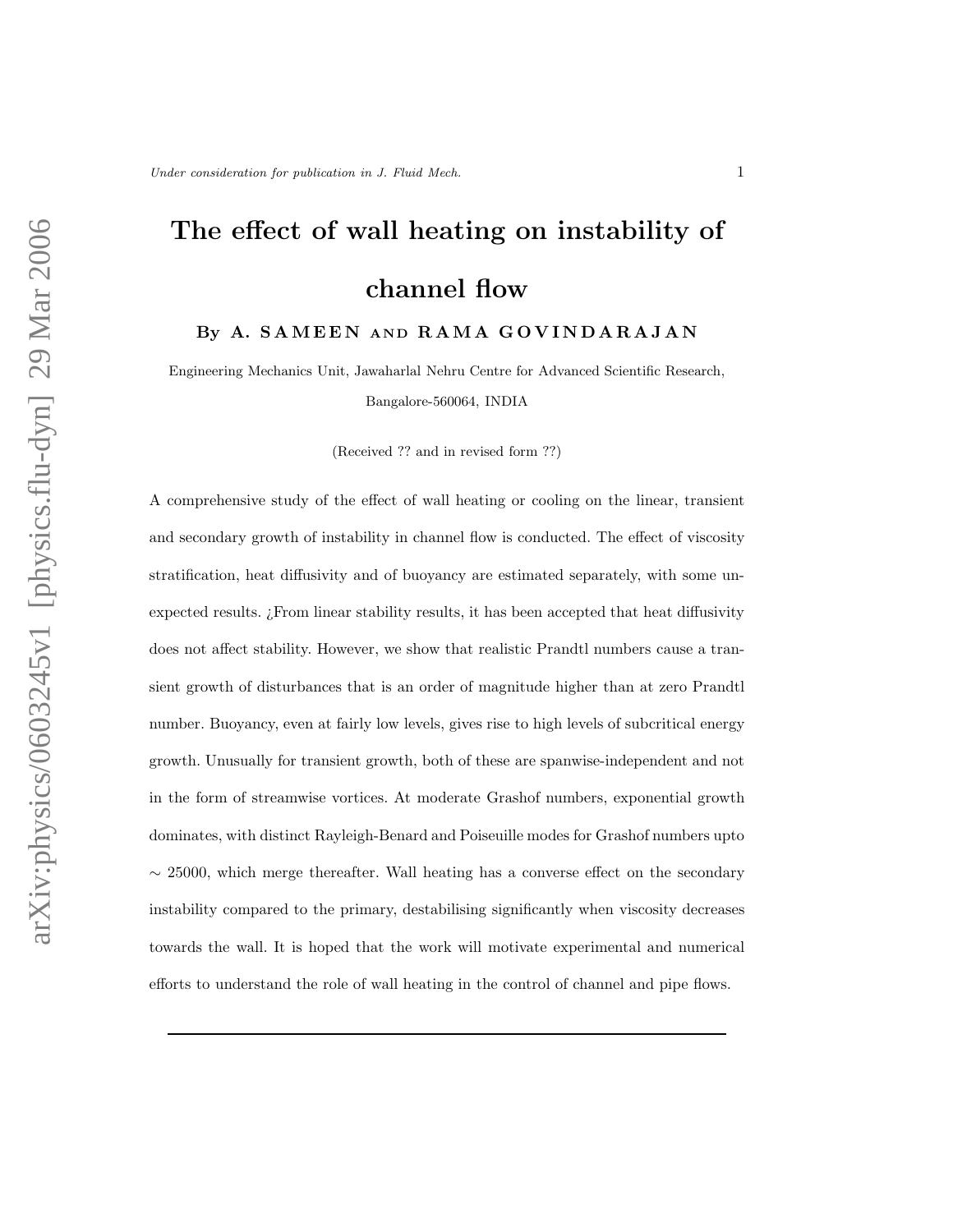## 2 A. Sameen and Rama Govindarajan

#### 1. Introduction

One of the well-known methods for delaying a transition to turbulence, for example in boundary layers, has been to reduce the viscosity at the wall. Such a reduction could be brought about by heating or cooling the surface, for example. The objective of this paper is to study the effect of wall heating on the instability of a channel flow. It is shown that heat can have surprising effects on the different mechanisms of transition. We restrict ourselves here to routes based on the linear eigenmodes, a direct nonlinear interaction will be studied in future. The emphasis here is on delaying/advancing the onset of transition to turbulence, rather than drag reduction in full turbulence, as achieved by adding small quantities of polymer.

The critical Reynolds number for linear instability in a plane Poiseuille flow is 5772.22 [Orszag (1971)]. However, experiments usually find fully developed turbulence at a much lower Reynolds number, around 1500 [see e.g. Davies & White (1928); Narayanan & Narayanan (1967); Patel & Head (1969); Kao & Park (1970)]. It is clear that routes to turbulence other than the traditional Tollmien-Schlichting (TS) mechanism are in operation. The background noise in the flow has a major influence in delaying/hastening transition to turbulence, as well as in deciding which mechanism will be dominant [Morkovin & Reshotko (1989)]. At extremely low levels of noise a traditional TS mechanism and/or secondary instability is likely to be followed. At intermediate levels, a transient growth of disturbances is the more likely mechanism for initial disturbance growth [Schmid & Henningson (2001); Meseguer (2002); Foster (1997); Corbett & Bottaro (2001)]. Once disturbance growth is triggered by a linear mechanism, nonlinearities are required to achieve a new self-sustained state. Alternatively, at higher levels of background noise, nonlinear mechanisms can directly come into play, see e.g. Waleffe (1995); Faisst & Eckhardt (2003);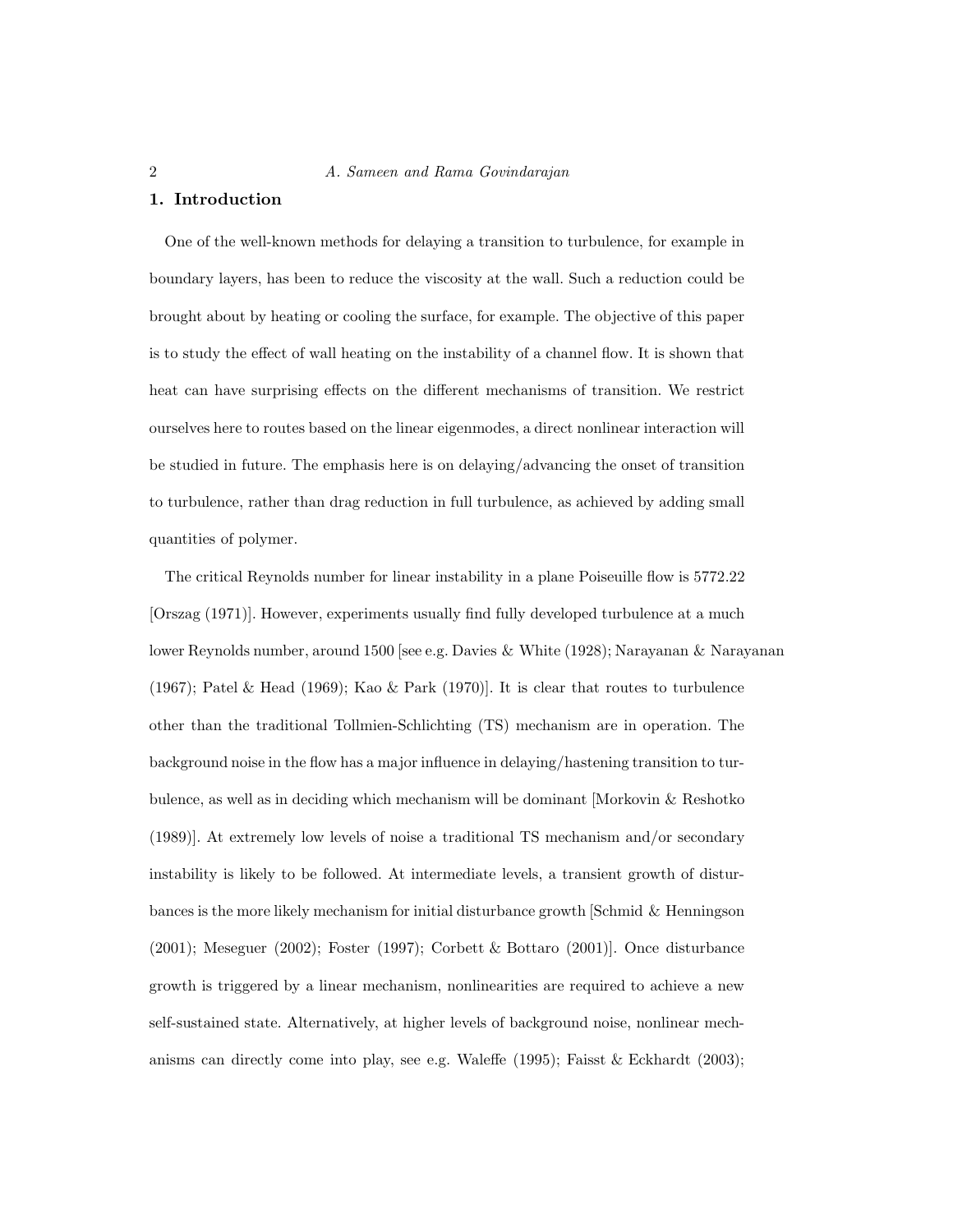Hof et al. (2004). At present it is not understood exactly which route will be followed when (for a recent review on pipe flow see Kerswell  $(2005)$ ).

The effect of wall heating on *linear stability* alone has been studied by several researchers. Here too, the effect of buoyancy has not been clearly quantified. To our knowledge, a detailed study of other mechanisms has not been done. Two related studies of transient growth had different emphasis from the present work. Transient growth in twofluid flow was studied in two-dimensions by Malik & Hooper (2005) with the objective of understanding the effect of the interface. Biau & Bottaro (2004) studied transient growth with stable thermal stratification and concluded that such stratification is a viable strategy to control transitional flows. A more detailed retrospective on earlier work is included in the relevant sections later in the text.

We consider two types of heating. The first is asymmetric, with the two walls maintained at different constant temperatures. The second is symmetric, with the walls at one temperature and the fluid at another. Our results may be summarised as follows: the linear stability results are in line with the findings of earlier studies. A decrease in viscosity as one approaches a wall has a large stabilising effect and vice-versa. The effect on the linear eigenmode of reduced heat diffusion (increasing Prandtl number) is extremely small [Wall & Wilson (1996)]. Buoyancy has no effect up to a Grashof number of about 3000 and is enormously stabilising or destabilising thereafter, depending on the sign of the temperature difference. The Rayleigh-Benard and Tollmien-Schlichting modes are distinct at low Grashof number and merge at high Grashof numbers.

The effect of heat on transient growth of instabilities is unexpected. Viscosity stratification, which is the chief player in linear instability, has no discernible effect on this mechanism. Increasing Prandtl number, on the other hand, has an order of magnitude destabilising effect. The assumption that Prandtl number may be neglected in stabil-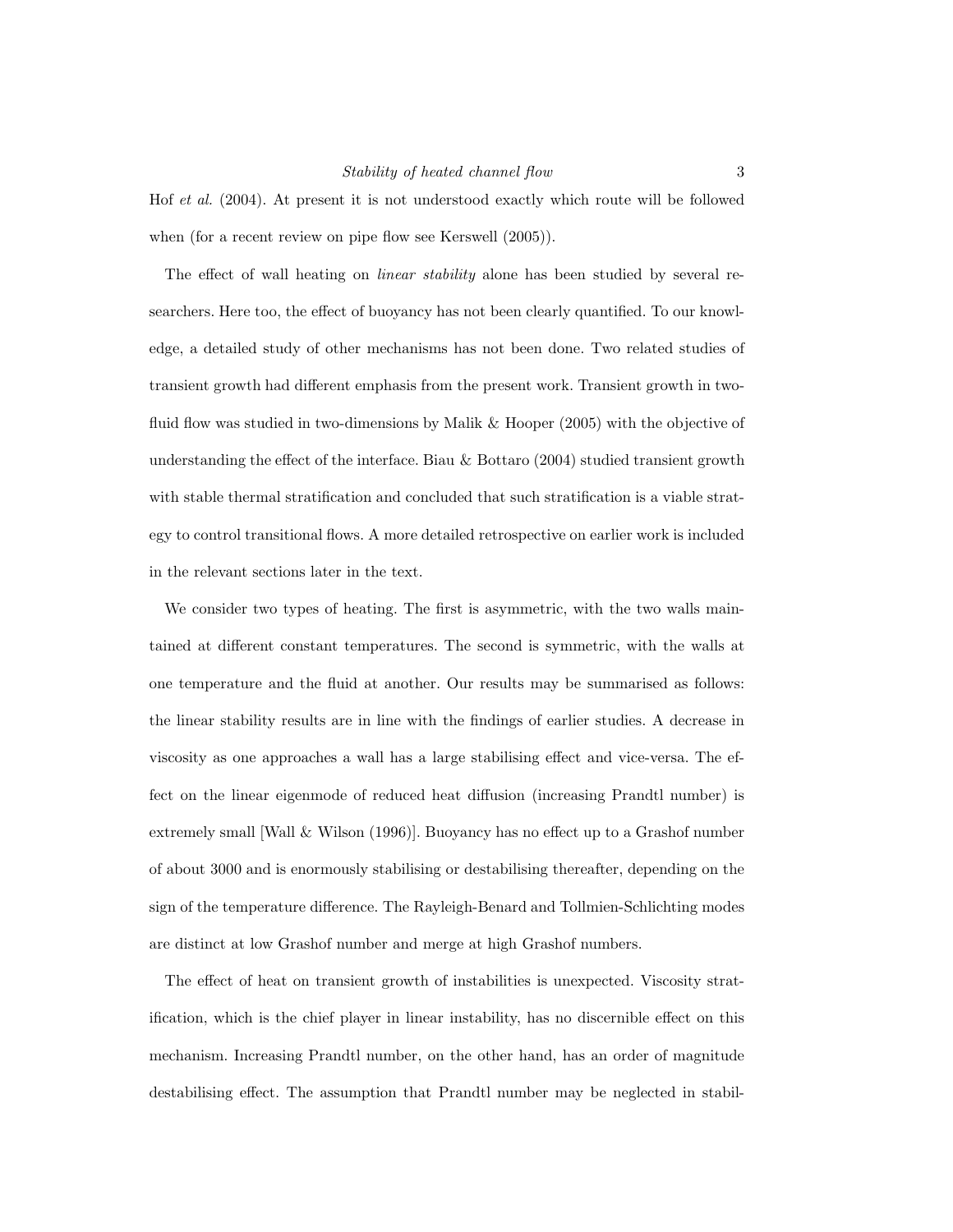



Figure 1. Schematic diagram of the channel, asymmetric heating. The two walls are held at different temperatures,  $T_{hot}$  and  $T_{cold}$ , so the mean temperature profile is linear.

FIGURE 2. Schematic diagram of the channel, symmetric heating. Both walls are maintained at the same temperature, different from that of the fluid.

ity analyses is therefore completely incorrect for this mechanism. Secondary instabilities of the Tollmien-Schlichting modes are usually taken to be unimportant for channel-flow transition, but we find that viscosity-stratification can have a destabilising effect on these modes, which may make them noticeable at large temperature differences.

# 2. Basic Velocity Profiles

Two types of temperature variation, which we shall refer to as the asymmetrically and symmetrically heated cases respectively, are considered, see figures 1 and 2. These provide a fair sample of the type of stratification we may come across. In the first, the two walls of the channel are maintained at different temperatures,  $T_{hot}$  and  $T_{cold}$ . At steady state, the temperature within the channel varies linearly between the two. Note that for the unstable Poiseuille-Rayleigh-Benard configuration, the temperature difference  $\Delta T$ between the bottom and top walls (and hence the corresponding Richardson and Grashof numbers, defined later) is taken to be positive. The sign of  $\Delta T$  is unimportant when buoyancy is neglected.

In the second case, the walls are both maintained at the same temperature, while the incoming fluid is at a different temperature. Such a flow is non-parallel, since the fluid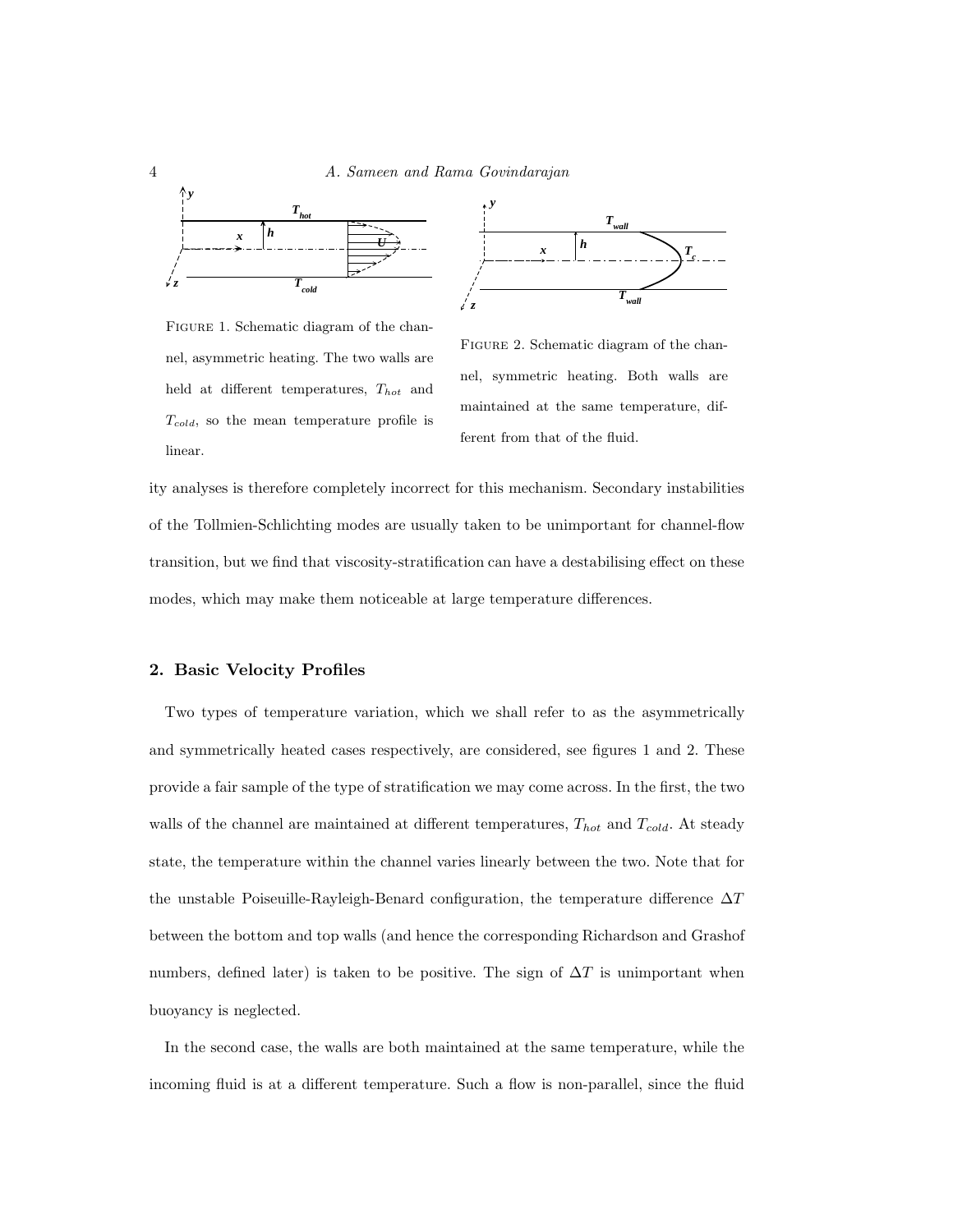temperature downstream tends to equilibrate with the wall temperature, but for large Peclet numbers, the change in the downstream direction is very slow, and the flow may safely be assumed to be locally parallel and the local temperature profile to be parabolic. Stability analyses for more realistic temperature profiles have been conducted, without any qualitative difference. The temperature-dependence of the viscosity is described by the Arrhenius model, which works fairly well for most common liquids like water and alcohol.

$$
\mu(T) = C_1 \exp(C_2/T), \tag{2.1}
$$

where  $C_1$  and  $C_2$  are constants associated with the fluid under consideration, which is taken in the present computations to be water. The streamwise direction is denoted as x, the coordinate y is normal to the wall, and z is the spanwise direction. The mean x-momentum equation for a plane parallel channel flow reduces to

$$
(\mu U')' = \frac{dP}{dx} Re,\t\t(2.2)
$$

where the primes denote differentiation with respect to  $y$ ,  $Re$  is the Reynolds number defined as  $Re = U_{max}h/\nu_{ref}$ , h is the half-channel width,  $\nu_{ref}$  is the reference kinematic viscosity, and  $dP/dx$  is the constant pressure gradient. The viscosity ratio is defined as  $m = \mu_{cold}/\mu_{hot}$  for the asymmetric heated case and  $m = \mu_{wall}/\mu_c$ , where c stands for centerline, for the symmetric case. Knowing  $\mu(T)$  and  $T(y)$ , equation 2.2 is integrated twice by a fourth-order Runge-Kutta method to get U. Figure 3 shows typical viscosity and velocity profiles for asymmetric heating. Viscosity profiles for the symmetric case are shown in figure 4. Corresponding velocity profiles and their second derivatives are shown in figure 5.

Unless otherwise specified, we define the Reynolds number in terms of the average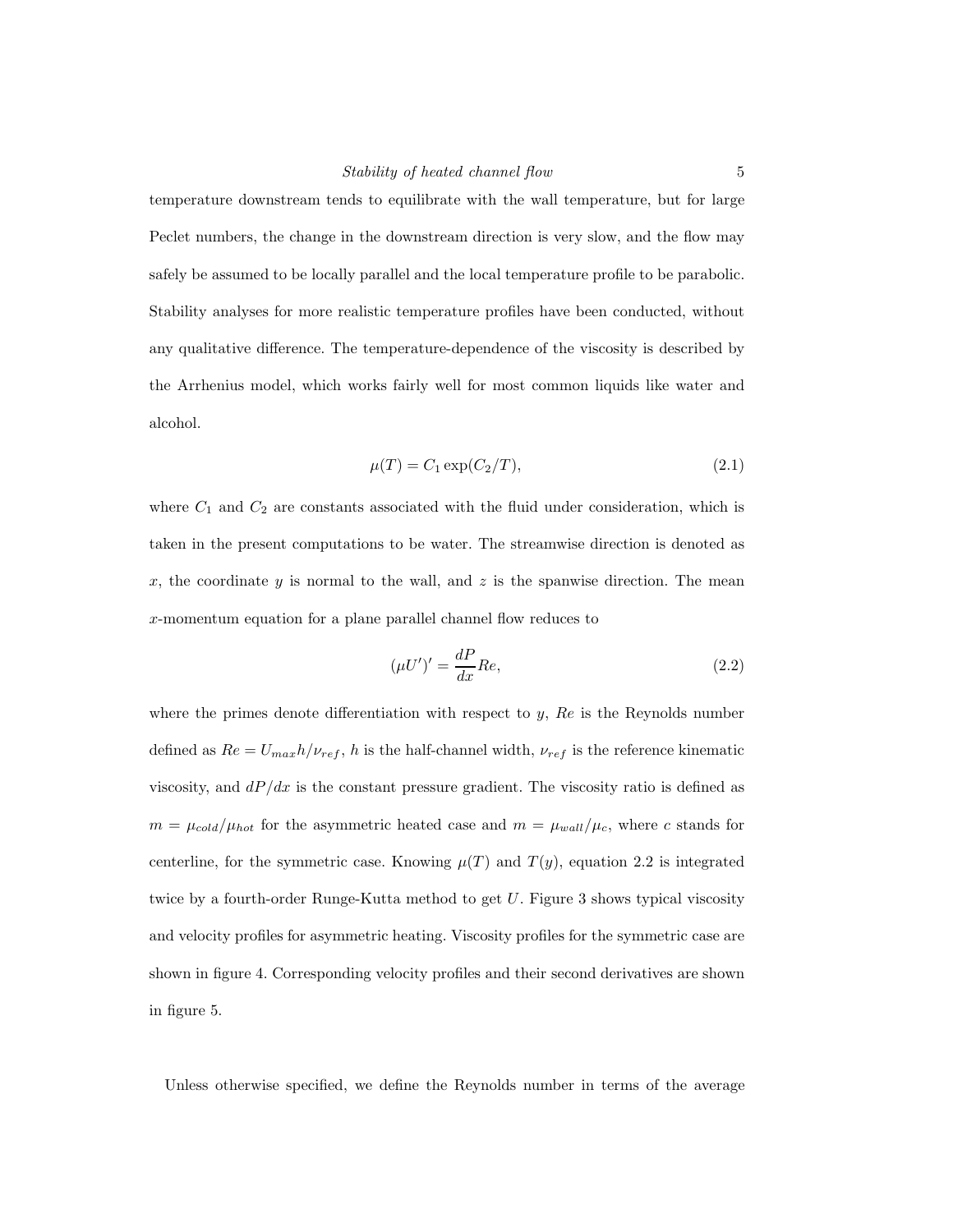



FIGURE 3. Variation of (a) viscosity and (b) velocity with asymmetric heating. The velocity is scaled by its maximum and the viscosity is scaled here by its value at the hot wall.

Figure 4. Variation of viscosity, scaled here by its value at the centerline, for symmetric heating.



FIGURE 5. Variation of non-dimensional velocity and its second derivative  $U''$  with symmetric heating.

viscosity across the channel, as follows.

$$
Re \equiv \frac{U_{max}h}{\int_{-1}^{0} \mu dy}.
$$
\n(2.3)

We can see from Table 1 that the average viscosity varies significantly with increasing  $\Delta T$ , so defining the Reynolds number as above is approriate for making comparisons at a given Reynolds number between heated and unheated flows. On the other hand, it is seen from the table that the average velocity is practically unchanged by viscosity stratification, so the maximum velocity is a good enough velocity scale.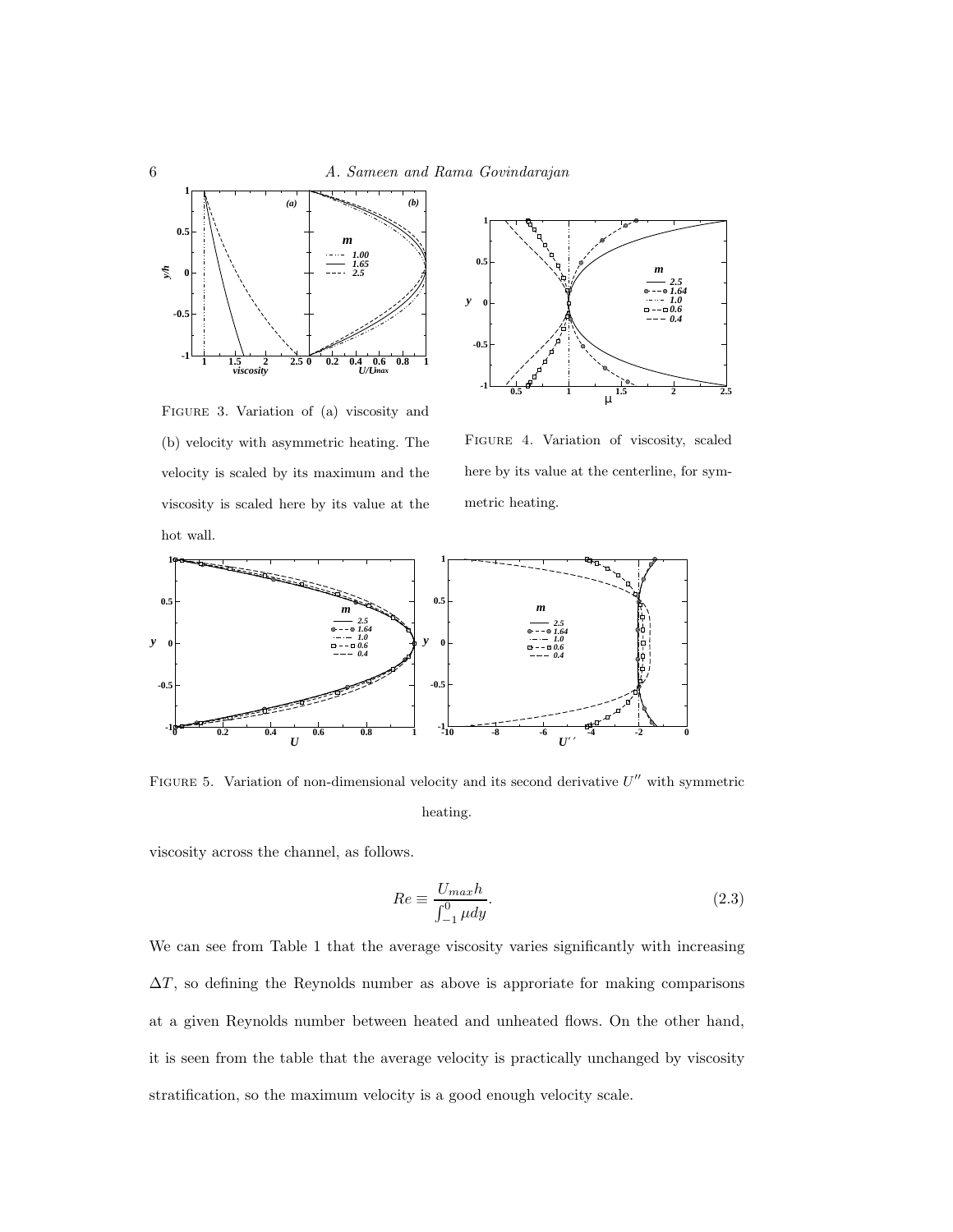| $\Delta T^0 K$ | m        | $\mu_{avg}$ | $U_{avg}/U_{avg,m=1.0}$ |
|----------------|----------|-------------|-------------------------|
| 50             | 0.39     | 0.748       | 1.068                   |
| 10             | 0.81     | 0.933       | 1.006                   |
| 0.0            | 1.00     | 1.000       | 1.000                   |
| $-10$          | 1.23     | 1.070       | 0.995                   |
| $-50$          | $2.51\,$ | 1.381       | 0.9944                  |

Stability of heated channel flow 7

TABLE 1. The dependence of the average viscosity  $\mu_{avg}$  on the viscosity ratio, m, symmetric heating. The last column shows the ratio of the average mean velocity to its value in the unheated case. The ratio is close to 1.0 in all cases.

## 3. Linear stability

#### 3.1. The stability equations and their solution

The disturbance quantities in normal mode form are given as

$$
\left[\hat{v}, \hat{\eta}, \hat{T}\right] = \left[v(y), \eta(y), \hat{T}(y)\right] \exp[i(\alpha x + \beta z - \omega t)],\tag{3.1}
$$

where  $\hat{v}$  and  $\hat{\eta}$  respectively are the components of disturbance velocity and vorticity in the direction normal to the wall,  $\hat{T}$  is the disturbance temperature,  $\alpha$  and  $\beta$  are the wave numbers in the streamwise and spanwise directions respectively, and  $\omega$  is the complex frequency of the wave. The linear stability equations may be derived to be

$$
i\alpha \left[ (v'' - (\alpha^2 + \beta^2))(U - c) - U''v \right] = \frac{1}{Re} \left[ \mu \left[ v^{iv} - 2(\alpha^2 + \beta^2)v'' + (\alpha^2 + \beta^2)^2 v \right] \right.
$$
  
\n
$$
+ \frac{d\mu}{dT} T' 2[v''' - (\alpha^2 + \beta^2)v'] + \frac{d\mu}{dT} T''[v'' + (\alpha^2 + \beta^2)v] + \frac{d^2\mu}{dT^2} T''[v'' + (\alpha^2 + \beta^2)v]
$$
  
\n
$$
+ \frac{d\mu}{dT} [U'\hat{T}'' + 2U''\hat{T}' + (\alpha^2 U' + U''')\hat{T}] + 2\frac{d^2\mu}{dT^2} U'T'\hat{T}' + \frac{d^2\mu}{dT^2} T''U'\hat{T}
$$
  
\n
$$
+ \frac{d^3\mu}{dT^3} U'T'\hat{T} - \frac{Gr}{Re} i\alpha \hat{T} \right],
$$
\n(3.2)

$$
\alpha(c-U)\eta + i\beta U'v = \frac{1}{Re}\Big[\mu\big[\eta'' - (\alpha^2 + \beta^2)\eta\big] + \frac{d\mu}{dT}T'\eta' - i\beta\frac{d\mu}{dT}(U''\hat{T} + U'\hat{T}')
$$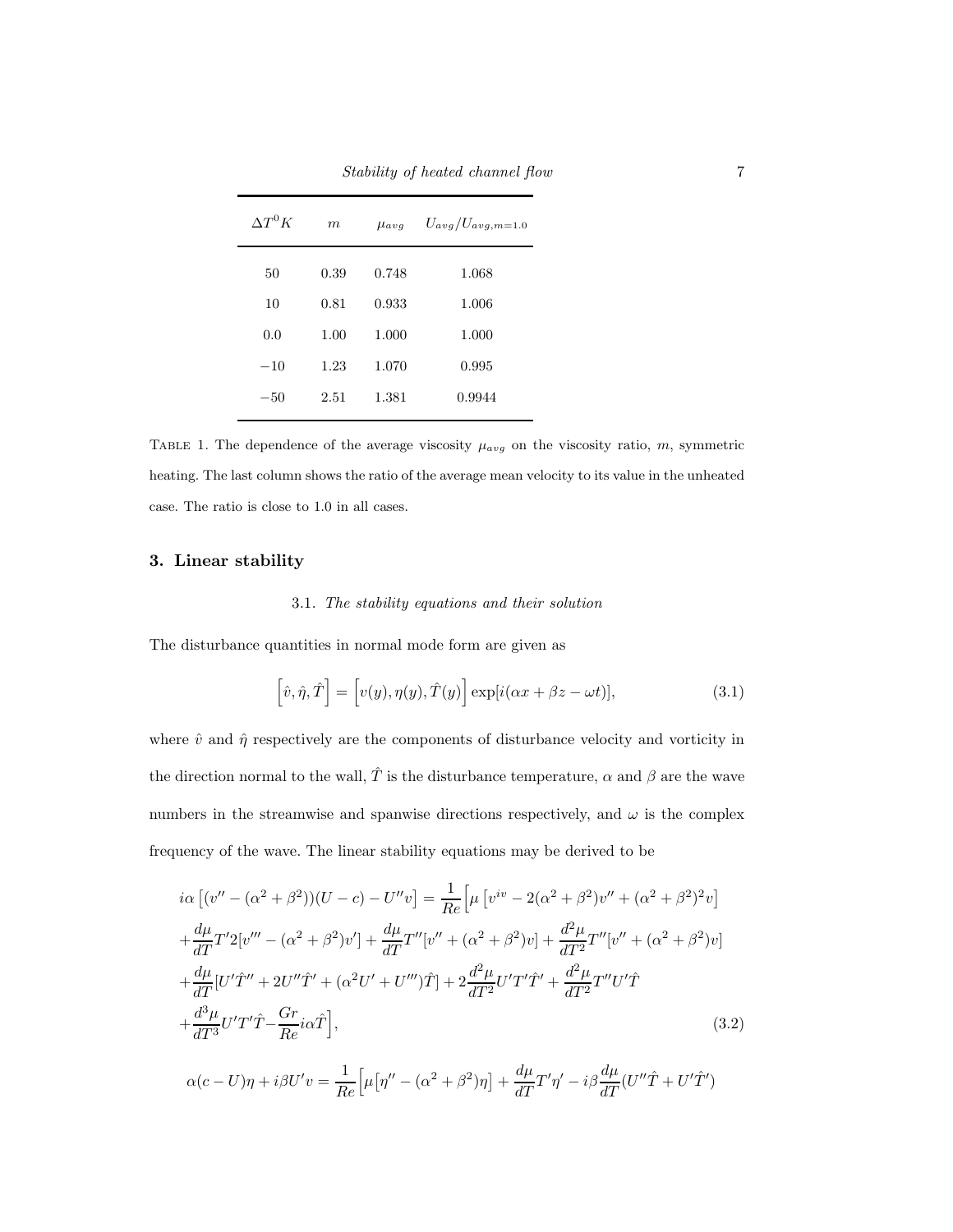8 A. Sameen and Rama Govindarajan

$$
-i\frac{d^2\mu}{dT^2}T'U'\hat{T}\Big],\tag{3.3}
$$

$$
i\alpha \left[ (U - c)\hat{T} - T'v \right] = \frac{1}{RePr} \left[ \hat{T}'' - (\alpha^2 + \beta^2)\hat{T} \right],\tag{3.4}
$$

where  $c \equiv \omega/\alpha$ . Equations 3.2 and 3.3 respectively are the Orr-Sommerfeld and Squires equations, modified here to account for the effects of viscosity variations, temperature fluctuations and of buoyancy. A Boussinesq approximation has been made. If buoyancy were to be neglected, the above equations would be equivalent to those of Wall & Wilson (1996).

The Prandtl number is defined as  $Pr \equiv \nu/\kappa$  where  $\kappa$  is the coefficient of thermal diffusivity. The Grashof number is  $Gr \equiv g\gamma \Delta T h^3/\nu^2$ ,  $\gamma$  being the volume coefficient of expansion. Equations 3.2 to 3.4 form an eigenvalue problem with the boundary conditions

$$
v(\pm 1) = v'(\pm 1) = \eta(\pm 1) = \hat{T}(\pm 1) = 0,
$$
\n(3.5)

and are solved using a Chebyshev collocation spectral method. We perform a temporal stability analysis, the growth rate of the disturbance is obtained from the imaginary part of c.

#### 3.2. Effect of viscosity variation

In order to isolate the effect of viscosity variation, the Prandtl number and the Grashof number are set to zero. With symmetric heating, we expect that if the viscosity decreases as one approaches the wall, the fuller velocity profile will result in a stabler flow. This expectation is realised, as seen from the neutral stability boundaries in figure 6.

However, in a channel flow where one wall is maintained at a constant high temperature and the other wall is kept cold, the viscosity decreases towards one wall and increases towards the other. It is not a priori evident what the effect on the linear stability will be. It was found by Potter & Graber (1972) that any temperature difference between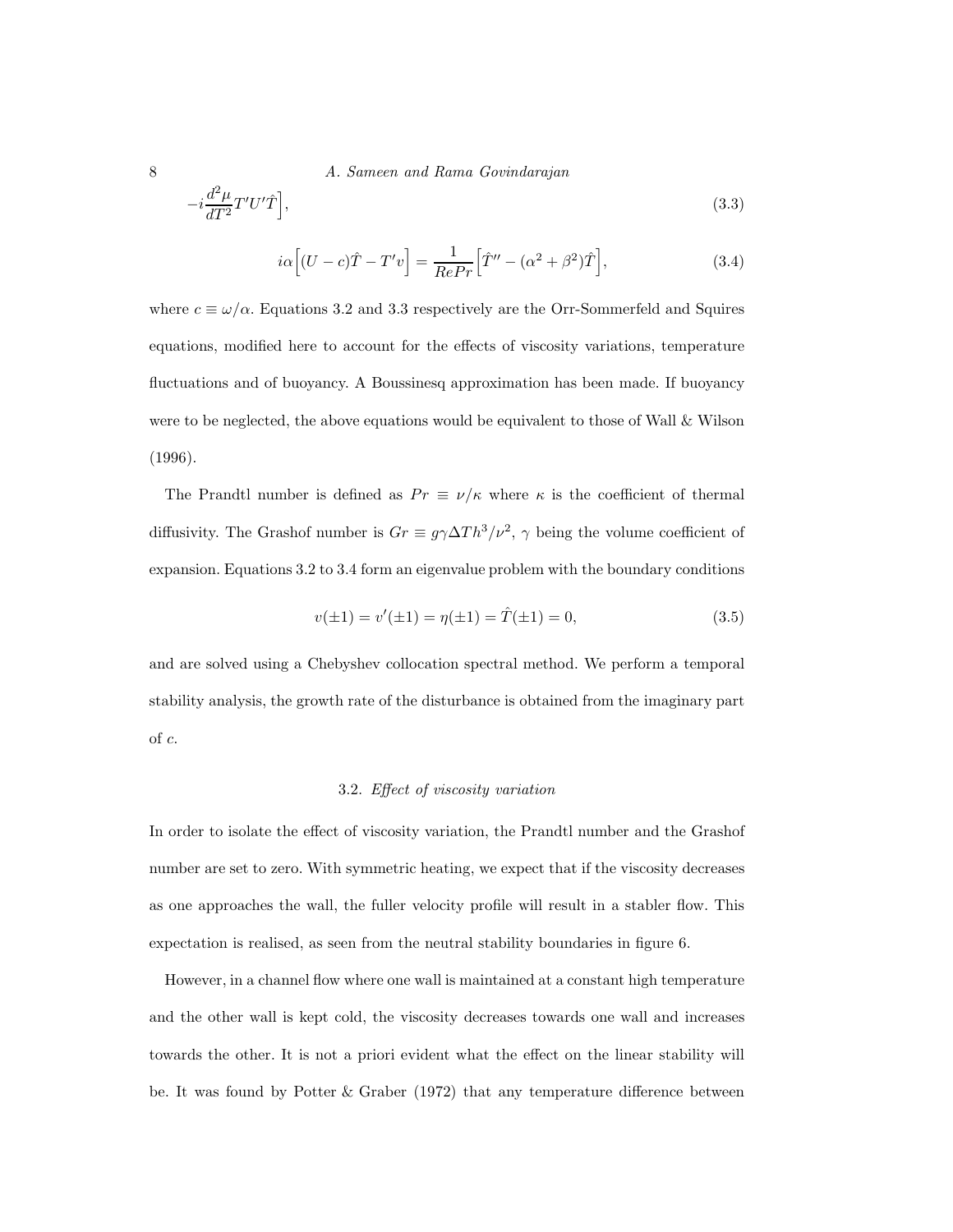the walls is always destabilising. However, Wall & Wilson (1996) found, using four different viscosity models, that a temperature difference almost always stabilises the flow. The apparent contradiction is because the former work compared results for heated and unheated flow maintaining the input power constant, while the latter made comparisons at a given Reynolds number. Since the flow rate for a given input power is higher for the heated case, the resulting Reynolds number is higher. The stability of viscosity-stratified channel flows was also studied by Pinarbasi & Liakopoulos (1995); Schafer & Herwig (1993) with similar conclusions and of boundary layer flows by Craik (1971); Kao (1968); Wazzan et al. (1968, 1979); Strazisar et al. (1977); Schafer et al. (1995).

In the present paper, we define the Reynolds number in terms of average viscosity, and compare results at a given Reynolds number. In agreement with Wall & Wilson (1996), for asymmetric heating, we find that any temperature difference is stabilising, in terms of the least stable (two-dimensional) linear mode (figure 7). We have confirmed [Sameen (2004)] that the production of disturbance kinetic energy is reduced at the cold wall and increased at the hot wall compared to the unheated case. The dissipation is similar in all cases. The highly oblique modes, unlike the two-dimensional ones, are practically unaffected (not shown). This observation will assume significance when we discuss transient growth.

#### 3.3. Effect of heat diffusivity

We know that for liquids such as water, heat diffuses slower than momentum, so the assumption of  $Pr = 0$  is not justifiable. Surprisingly however, the linear stability, as measured by the least stable eigenmode, is practically unaffected by a decrease in heat diffusivity [Wall  $\&$  Wilson (1996)]. Present computations confirm this (figure 8). However, the prevalent conclusion that heat diffusivity does not affect flow stability, and therefore that the Peclet number may be set to zero in stability analyses, is shown in the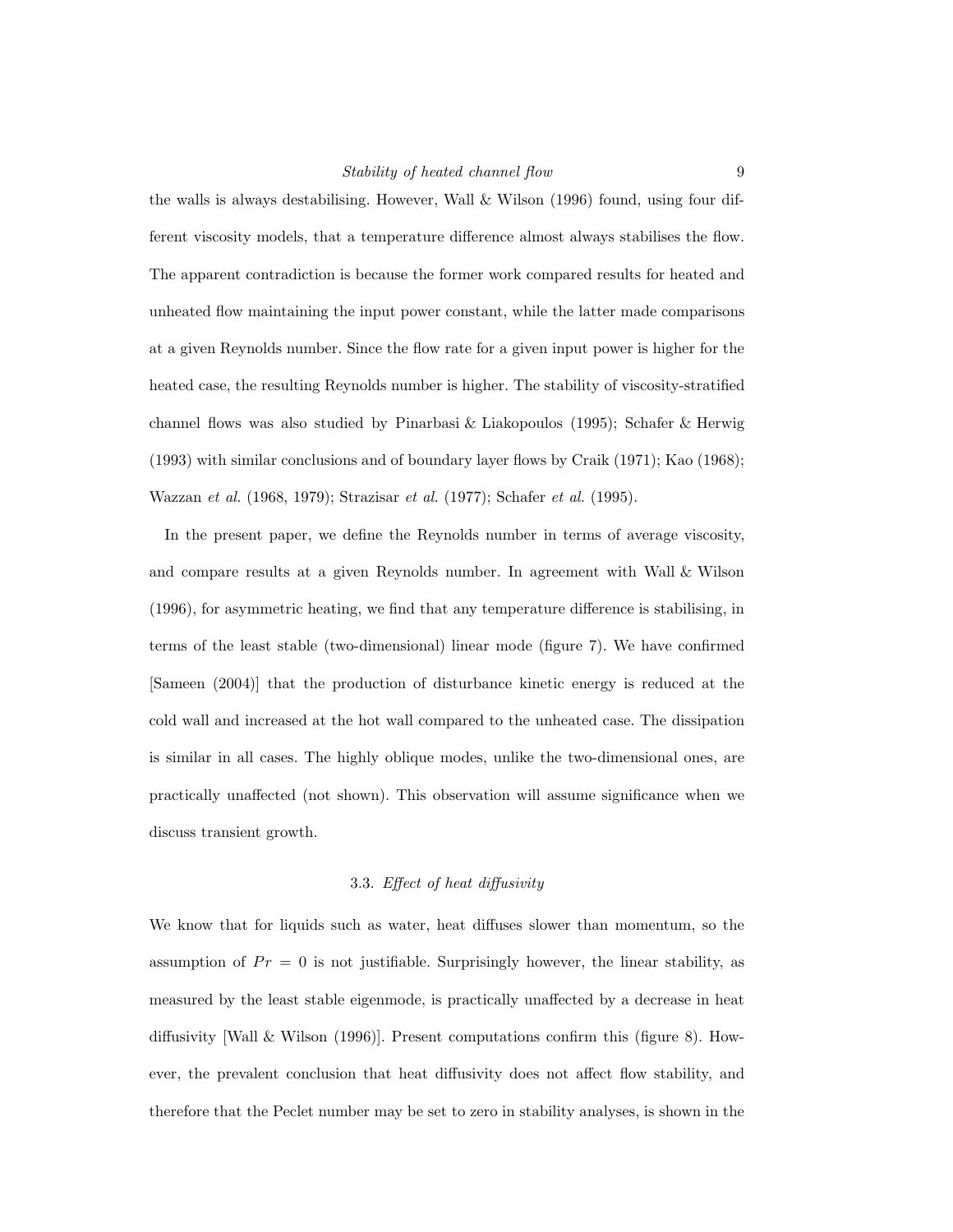

Figure 6. Effect of viscosity variation on linear stability, symmetric heating.



For unstratified flow, i.e., at  $m = 1.0$ ,  $Re_{cr}$  is 5772.2.

Figure 7. Stability boundaries for various viscosity ratios. Asymmetric heating,

$$
T_{cold}=295^o K.
$$

next section to be incorrect. Increasing the Prandtl number to  $O(1)$  vaules can enhance transient growth by an order of magnitude.

## 3.4. Effect of buoyancy: the Poiseuille-Rayleigh-Benard problem

We consider the asymmetrically heated case here. When the upper wall is cold relative to the lower one, the resulting unstable stratification of density leads, at low flow rates,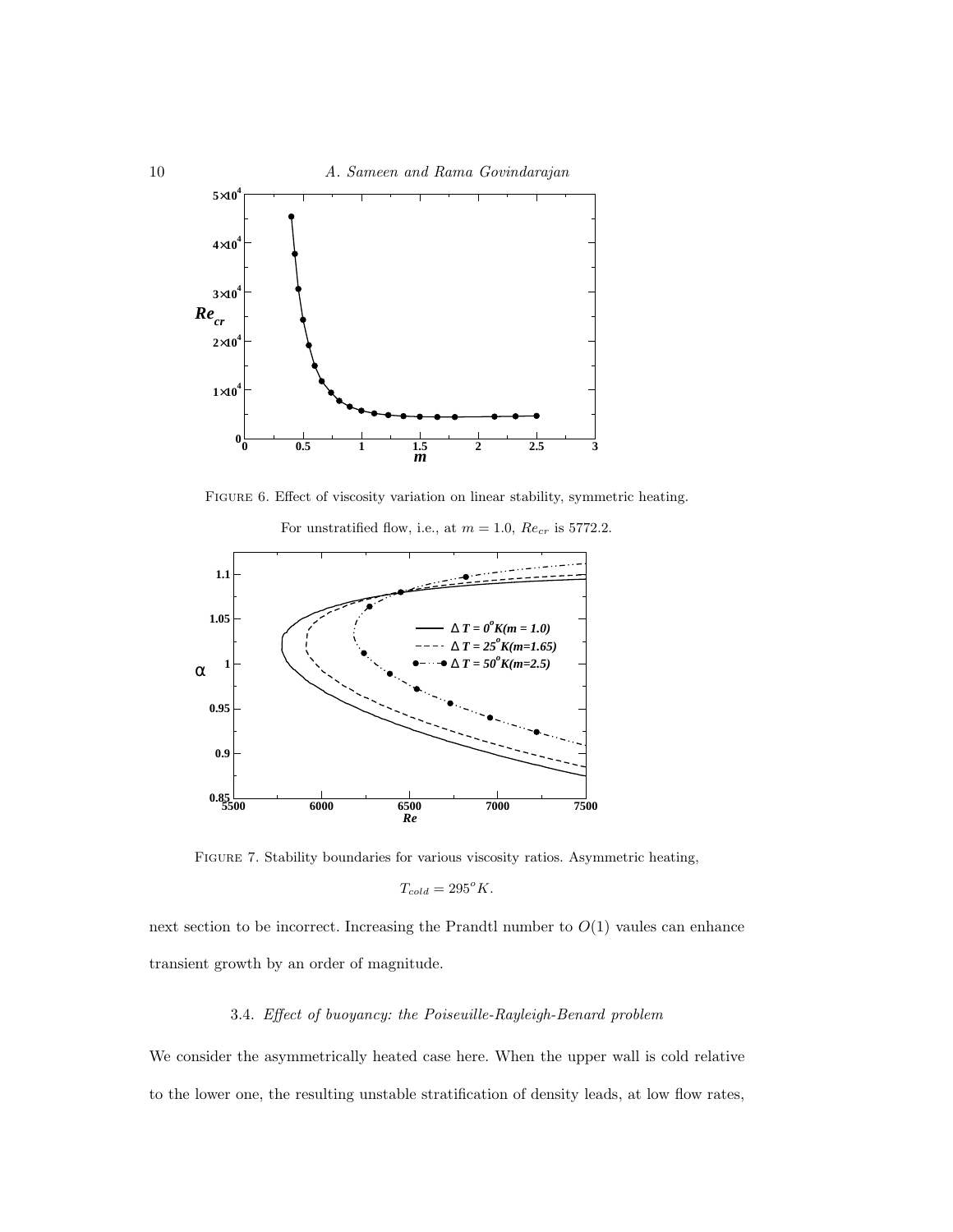

Figure 8. Most unstable eigenvalue at various Prandtl numbers for different  $\Delta T$  at  $\alpha = 0.9$  and  $Re = 1000, 5000$ . The effect of Prandtl number is negligible.

to a buoyancy driven instability similar to the Rayleigh-Benard [Chandrasekhar (1961); Turner (1959); Platten & Legros (1984)]. The effect of mean shear on this instability has been studied by Zhang et al. (1998); Deardorff (1965), for example, and this problem is reviewed in Platten & Legros (1984); Mahajan *et al.* (1988). On the other hand, the effect of buoyancy on the Tollmien-Schlichting modes in plane Poiseuille flow has been investigated by Gage & Reid (1968); Gage (1971); Tveitereid (1974) and Fujimura & Kelly (1988). Several approximations were made in these early studies. For example, viscosity variations were neglected and the base flow was taken to be parabolic. It was found that a critical Reynolds number always exists for any level of density stabilisation, while there exists a Richardson number  $(Ri \equiv Gr/Re^2)$  above which the flow is stable for all Reynolds number.

In figure 9 the critical Reynolds number,  $Re_{cr}$  for a temperature difference of  $25^{\circ} K$ is plotted for various Richardson numbers. The trends are the same as in Gage & Reid (1968) and Tveitereid (1974), but there are minor numerical discrepancies, which we attribute to the more appropriate velocity and viscosity profiles used here. The effect of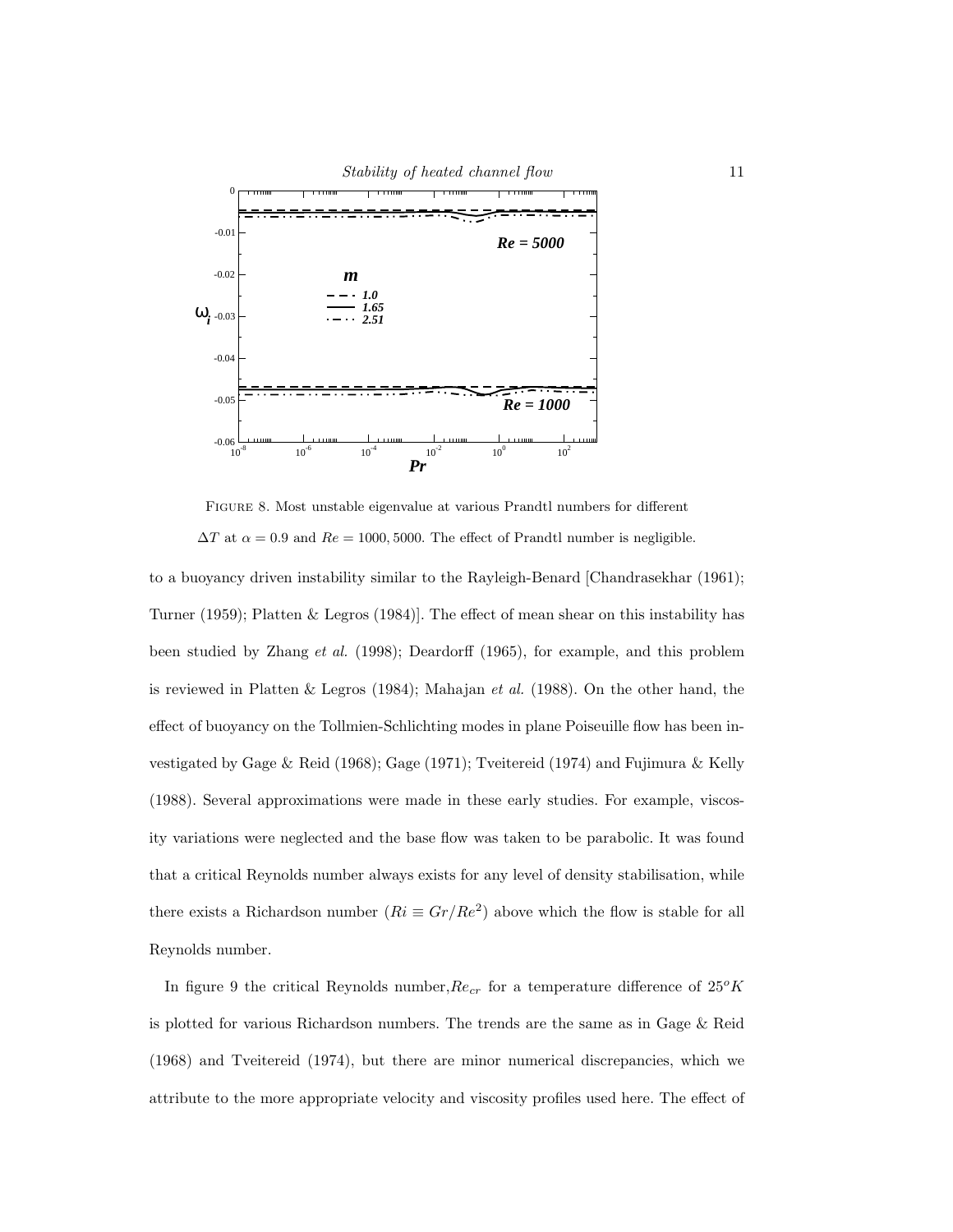

Figure 9. Neutral stability Reynolds number as a function of Richardson number,  $Pr = 1.0$ . Note that for stable stratification ( $\Delta T < 0$ ), the Richardson number is negative, its absolute value is plotted here. The portion to the right of the neutral points is unstable.

buoyancy are negligible when the Richardson number is below 10<sup>−</sup><sup>4</sup> , and of either sign. At higher Richardson numbers, for unstable stratification, figure 9 shows that the flow is highly destabilised. The stability boundaries are plotted in figure 10 in terms of the Grashof number, a given Grashof number being more simple to achieve experimentally. Distinct modes of Rayleigh-Benard type and of Tollmien-Schlichting type are evident at intermediate levels of Gr. The modes merge at Grashof numbers above  $\sim$  25000. The numerical value at the bifurcation point varies slightly with Prandtl number and temperature difference. The unstable region in the Grashof-Reynolds parameter space is shown in figure 11.

We have discussed the stability in terms of the most unstable linear mode. However, a transient growth of decaying modes can often be the dominant mechanism of transition to turbulence in channel flows. We shall see in the next section that the effect of heat on flow instability throws up several surprises.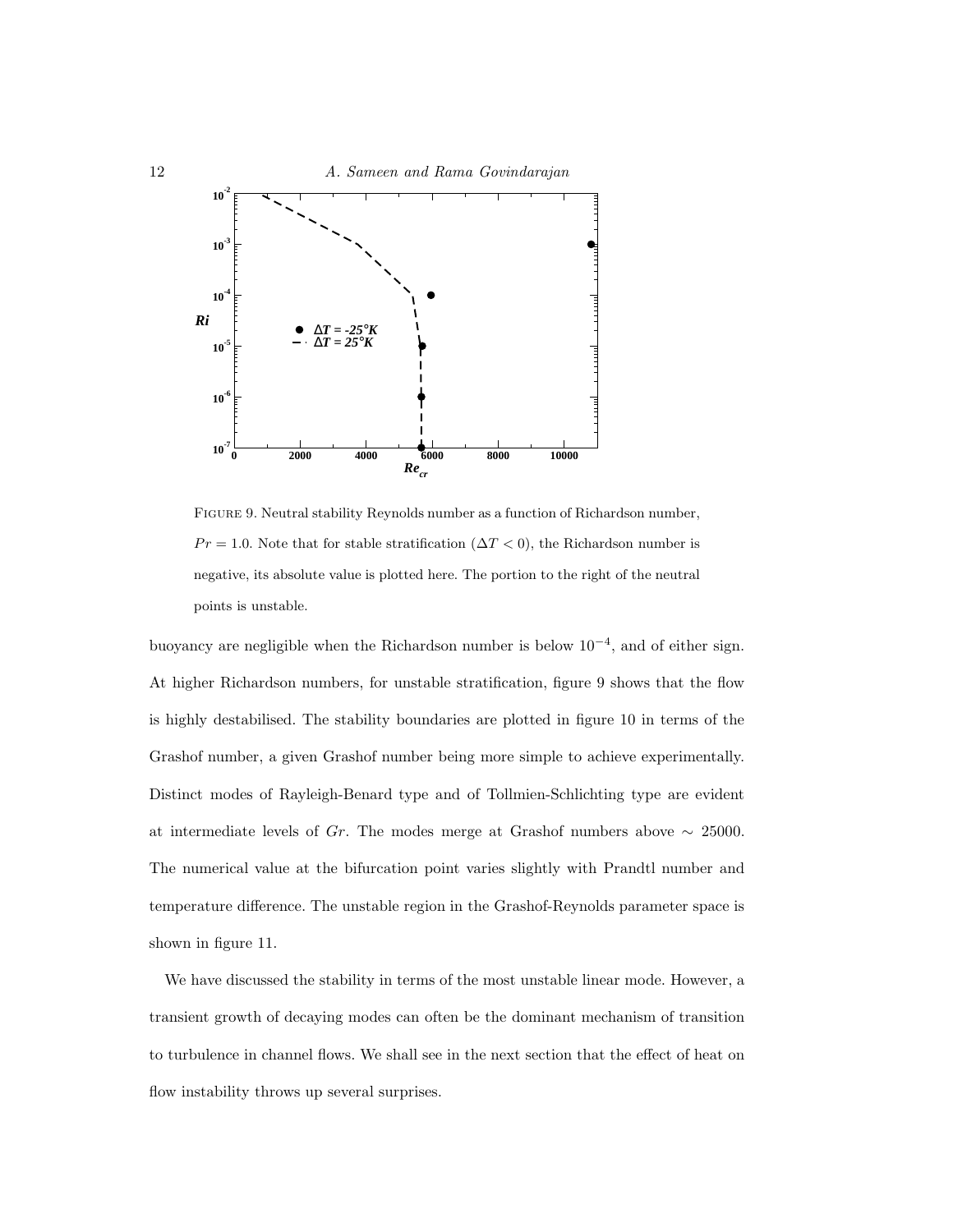



FIGURE 10. The neutral curves for unstably thermal stratified flow at Prandtl number 7.0,  $\Delta T = 25^\circ K$ . The second (Rayleigh-Benard-like) mode starts appearing at  $Gr = 2695$  and merges with the Tollmien-Schlichting mode at  $Gr = 25186$ .



Figure 11. A consolidated picture of the variation of the critical Reynolds number with the Grashof number. The Tollmien-Schlichting mode is shown by the solid line, and the Rayleigh-Benard mode by the dashed line. The region above the curves is unstable.

## 4. Transient Growth

The linear stability operator is not self-adjoint, and the resulting non-orthogonality of the eigenfunctions is known to be able to give rise to large levels of transient growth of dis-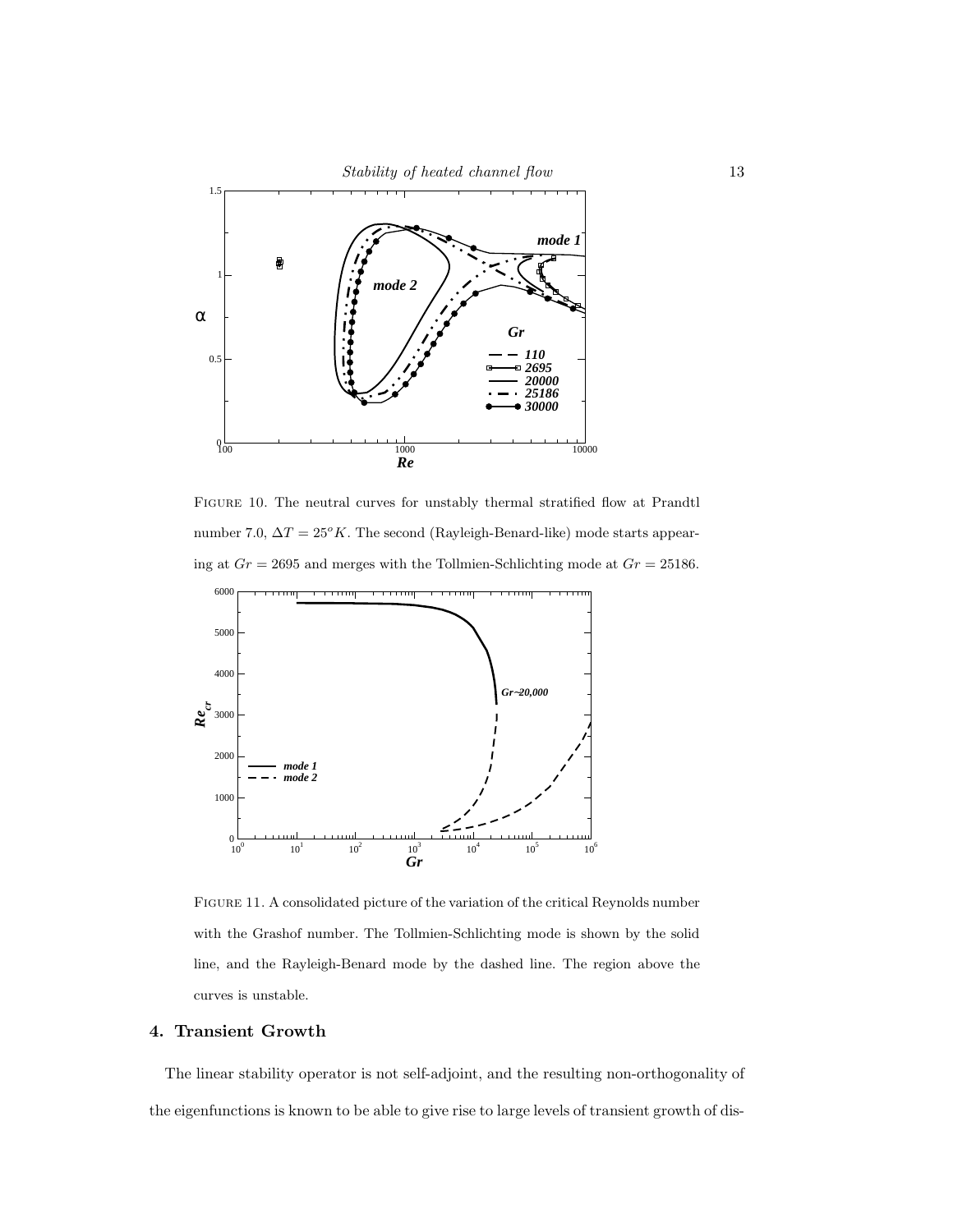#### 14 A. Sameen and Rama Govindarajan

turbance kinetic energy even when all individual eigenmodes are stable. In wall-bounded flows, transient growth is mainly caused by the interaction between the Orr-Sommerfeld and Squire modes [Reddy & Henningson (1993); Criminale *et al.* (2003)] from the coupling term,  $-i\beta U'$ , appearing in Squire's equation. The most likely structures arising due to transient growth are streamwise streaks [Reddy *et al.* (1998); Reddy & Henningson (1994, 1993); Schmid & Henningson (2001)]. We use the standard approach for computing the maximum transient growth.

The effect of viscosity-stratification, in contexts other than heat [Malik & Hooper  $(2005)$ ; Chikkadi *et al.*  $(2005)$ ] has been addressed before, though not completely. The effect of buoyancy has been studied under stable stratification alone by Biau & Bottaro (2004). The effect of heat diffusivity on transient growth has not been studied before, to our knowledge.

The disturbance kinetic energy,  $g(t)$  [Schmid & Henningson (2001)], is written as

$$
g(t) = \frac{\|\kappa(t)\|_E^2}{\|\kappa(0)\|_E^2} = \frac{\|e^{-i\Lambda t}\kappa(0)\|_E^2}{\|\kappa(0)\|_E^2}.
$$
\n(4.1)

Its time evolution is represented by the matrix  $\partial \kappa/\partial t = -i\Lambda \kappa$ , where  $\kappa = (\kappa_1, \kappa_2, ..., \kappa_N)^T$ and  $\Lambda = diag{\{\omega_1, \omega_2, ...\omega_N\}}$ , where  $\kappa_j$  is the  $j^{th}$  expansion coefficient of the eigenfunctions of the linear modes which are the dominant contributors here. The superscript T denotes transpose. Maximising equation (4.1) for all possible initial conditions  $\kappa(0)$ ,

$$
G(t) = \max_{\kappa \neq 0} g(t). \tag{4.2}
$$

We then define  $G_{max}$  as the maximum over time of  $G(t)$  for one particular  $Re, \alpha$  and  $\Delta T$ , see figure 12.

The contour plot for  $G_{max}$  for unheated flow is shown at  $Re = 1000$  in figure 13, for comparison with the results for heated flow to follow. A maximum growth of  $G_{max} = 196$ is obtained for  $\alpha = 0.0$  and  $\beta = 2.05$  [see Reddy & Henningson (1993)].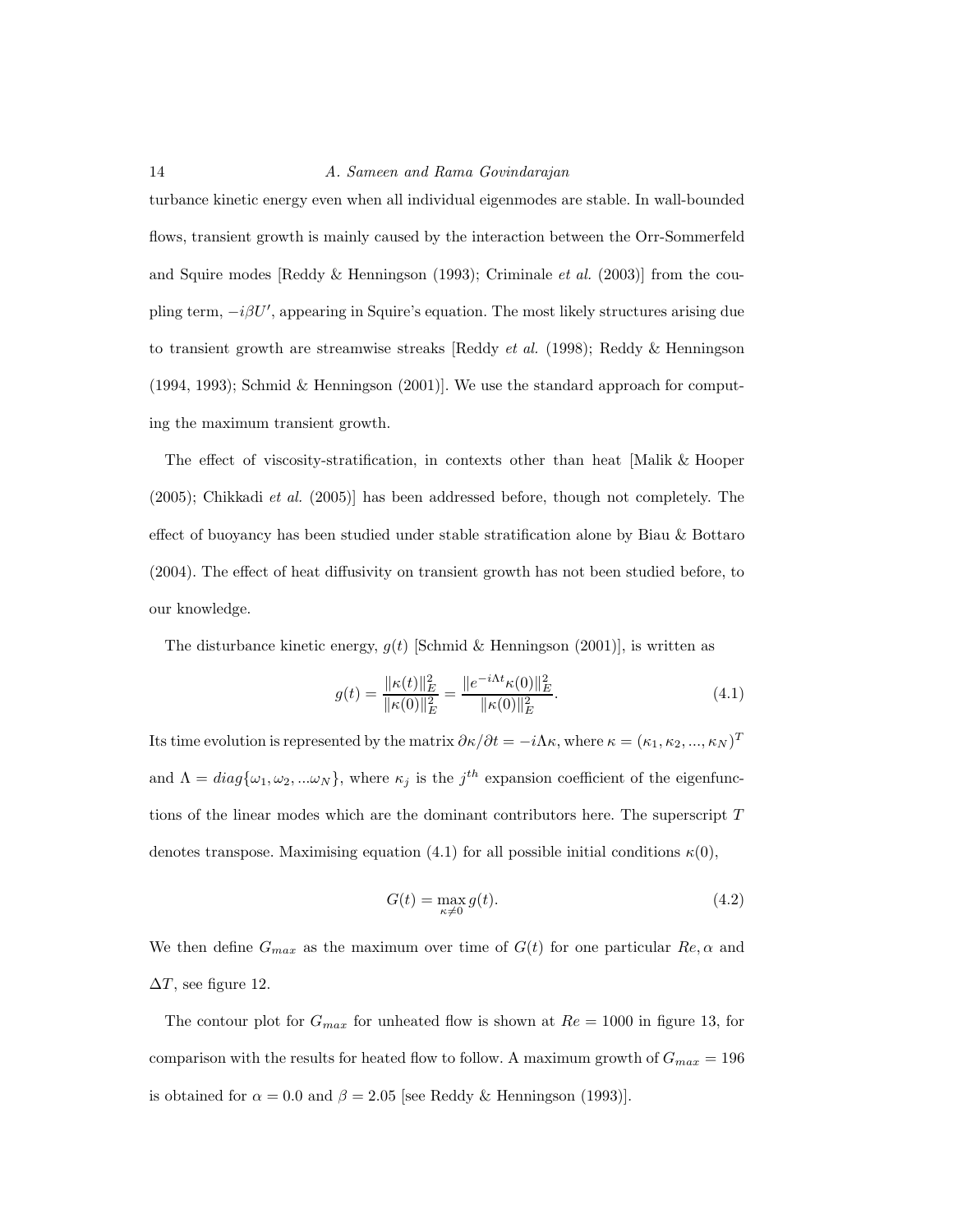

Figure 12. The energy amplification evolution for various viscosity ratios for  $Re = 3000, \alpha = 1$ , asymmetric heating. The thick dashed curve is for unstratified flow, and the solid lines are for  $m = 1.2, 1.65$  and 2.5 in the order indicated in the figure.



FIGURE 13. The contour of  $G_{max}$  (the maximum over time of  $G(t)$ ) for  $Re = 1000$ in the  $\alpha$  −  $\beta$  plane,  $\Delta T\,$  =  $\,0^oK.\,$  This matches well with Reddy  $\&$  Henningson (1993)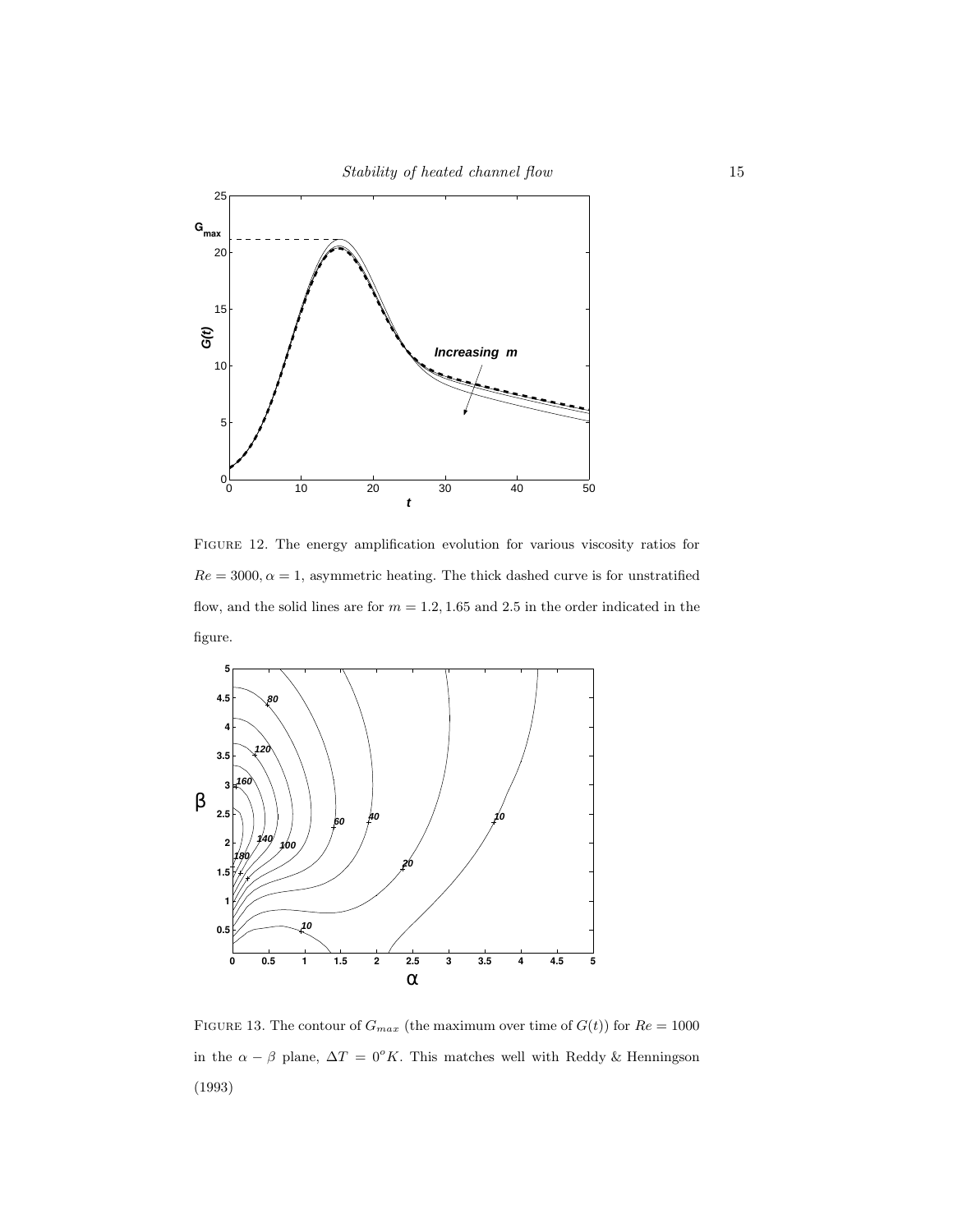

FIGURE 14. The variation of  $G_{max}$  at  $\alpha = 0$  and  $\beta = 2$  for various viscosity ratios at  $Re = 1000$ , asymmetric heating. The maximum deviation of  $G_{max}$  from the unheated value of 196 is only 3%.

# 4.1. Effect of viscosity stratification

As before, we first take the Prandtl number to be zero, i.e., assume that temperature fluctuations diffuse away instantaneously. We also neglect buoyancy, in order to isolate the effect of viscosity stratification alone. For the asymmetrically heated case, the growth of kinetic energy is seen in figure 12 to change only marginally with heating. The example shown in figure 12 is for  $Re = 3000$  and  $\alpha = 1$ , but viscosity stratification has very little effect on transient growth at any value of  $Re$  and  $\alpha$ . The effect of asymmetric heating is quantified in figure 14 in terms of  $G_{max}$  at  $\alpha = 0$  and  $\beta = 2$ . There is a marginal stabilisation with viscosity stratification. This result is in line with the result for linear stability, but much smaller in magnitude. The contours of  $G_{max}$  for symmetric heating are plotted in figures 15 in the  $\alpha - \beta$  plane, and the variation of  $G_{max}$  with viscosity ratio is plotted in figure 16 at  $\alpha = 0$ . There is again a slight stabilisation with increase in viscosity stratification.

The insignificant effect of viscosity stratification is consistent with our recent study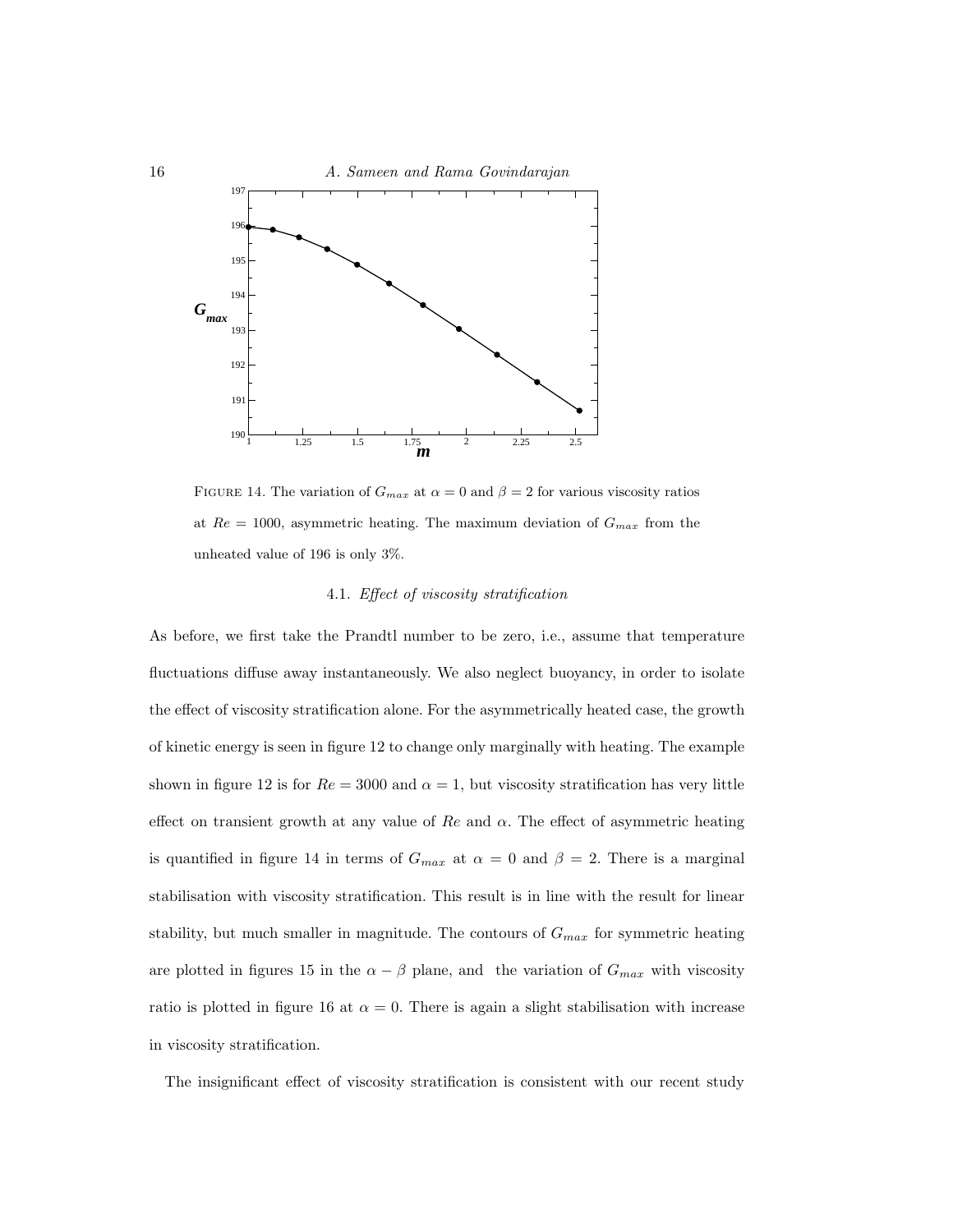

FIGURE 15. The contour of  $G_{max}$  for symmetric heating at  $Re = 1000$  again in



FIGURE 16. The  $G_{max}$  variation at  $\alpha = 0.0$  and  $\beta = 2.0$  for various viscosity ratios at  $Re = 1000$ , symmetric heating. The maximum deviation of  $G_{max}$  from that for unstratified flow is only 13%.

of transient growth in two-fluid and non-Newtonian flows [Chikkadi et al. (2005)]. As discussed there, the  $U''$  term, which affects the least stable eigenmode dramatically, has no effect on streamwise vortices arising from  $\alpha = 0$ , which dictate transient growth. The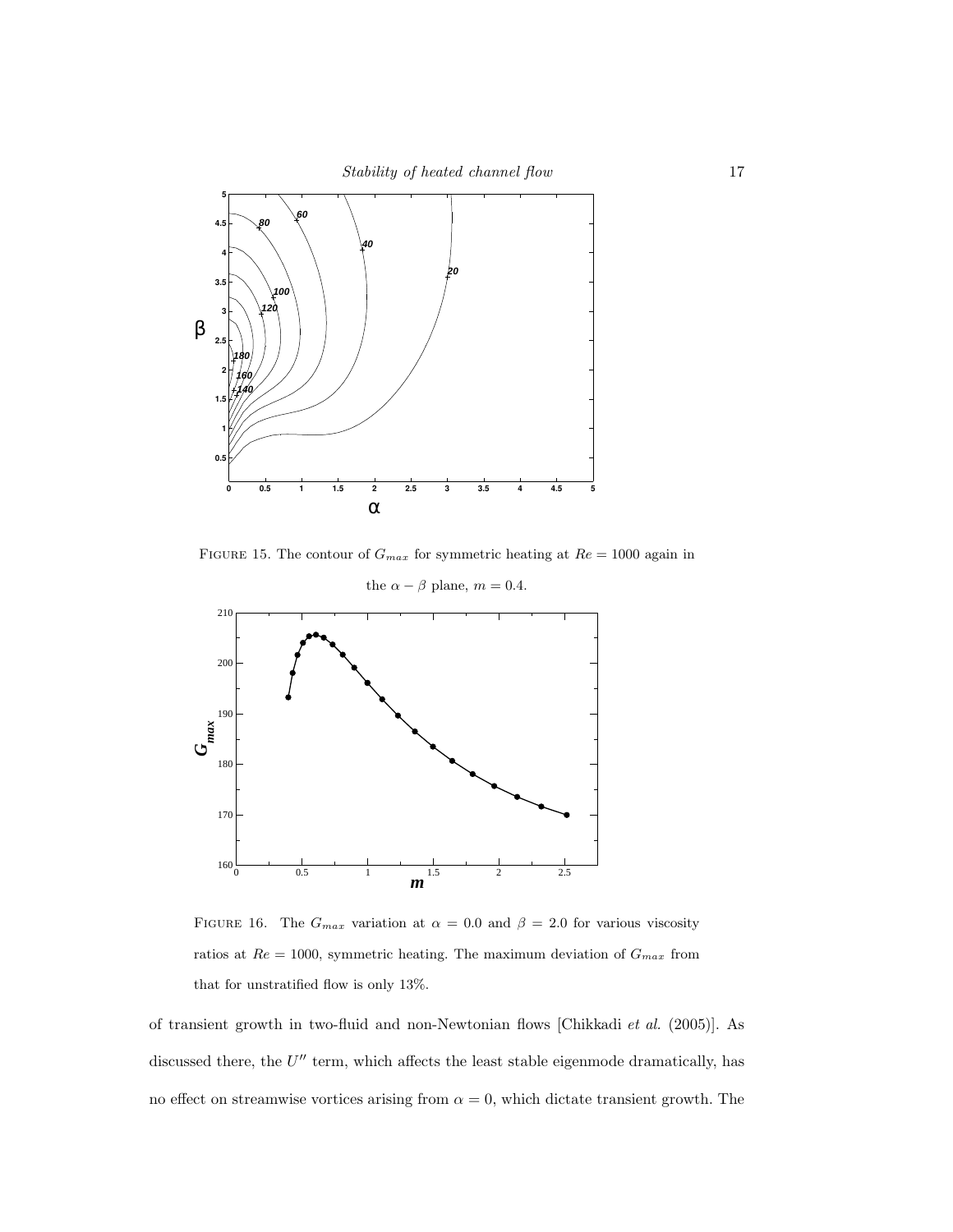

FIGURE 17. (a) The eigenspectra for two extremes of viscosity stratification,  $m = 0.4$  and 2.5, for  $\alpha = 0$ ,  $Re = 1000$  and  $\beta = 2.0$ , symmetric heating. (b) The corresponding eigenfunctions of the first two unstable eigenvalues in each case.

eigenspectrum, and typical eigenfunctions at  $\alpha = 0$  are shown in figure 17 to be very similar at two extremes of viscosity stratification. Equation 3.3 drives the dynamics rather than equation 3.2 under these conditions, and the terms containing viscosity gradients have been verified numerically to be small.

## 4.2. Effect of heat diffusivity

It has been seen that the Prandtl number has a marginal effect on the most unstable linear mode. In contrast, we find here that reducing heat diffusivity has a large destabilising effect on the transient growth of disturbance kinetic energy. A dimensionless quantity for measuring growth is the energy norm defined as

$$
E = \int |u_p|^2 + |v_p|^2 + |w_p|^2 + |\hat{T}|^2 dy.
$$
 (4.3)

There is some flexibility in defining the measure, but the results are not expected to change qualitatively [Hanifi & Henningson (1998); Biau & Bottaro (2004)]. In figure 18 for a temperature difference of  $25^o K$  at a Reynolds number of 1000 the effect of Prandtl number is shown. As the Prandtl number is increased from  $10^{-4}$  to 1, the transient growth is seen to increase dramatically. The large destabilisation comes from a new two-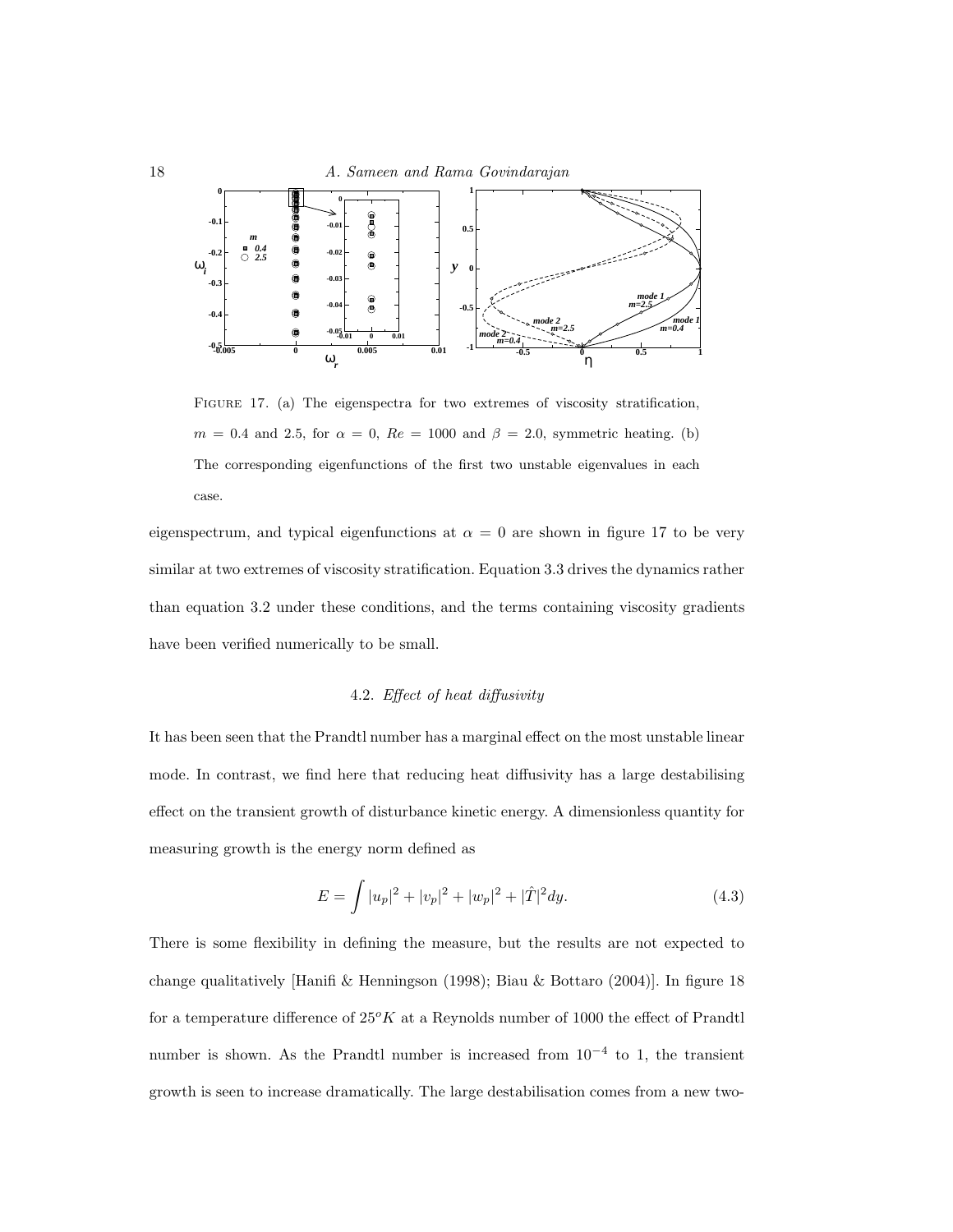

FIGURE 18. Asymmetric heating: contour plot of  $G_{max}$  for  $T = 25^\circ K$ ,  $Re = 1000$ for various Prandtl numbers. Note that for  $Pr = 1$  the scale employed is different.

dimensional transient growth. This is true for symmetric heating as well (not shown). We now have a situation where transient growth dominates, but not via the standard streamwise streaks and streamwise vortices.

## 4.3. Effect of unstable density stratification

In their studies of stable thermal stratification Biau & Bottaro (2004) have found that as stratification increases flow becomes increasingly stable, both in terms of exponential growth as well as transient growth. Viscosity variations were not accounted for in their calculation. In this paper, we concentrate on unstable thermal stratification.

Figures 19 to 22 show contour plots of maximum growth of transient energy for various Grashof numbers at increasing Prandtl number for a temperature difference of  $\Delta T =$ 25°K. As expected, when heat diffusivity is high, buoyancy has little effect. For  $Pr \leq$ .01, the Prandtl number dictates the instability, and buoyancy has very little effect. At  $Pr = 1$ , however, the situation is completely different. For Grashof numbers of 1000 and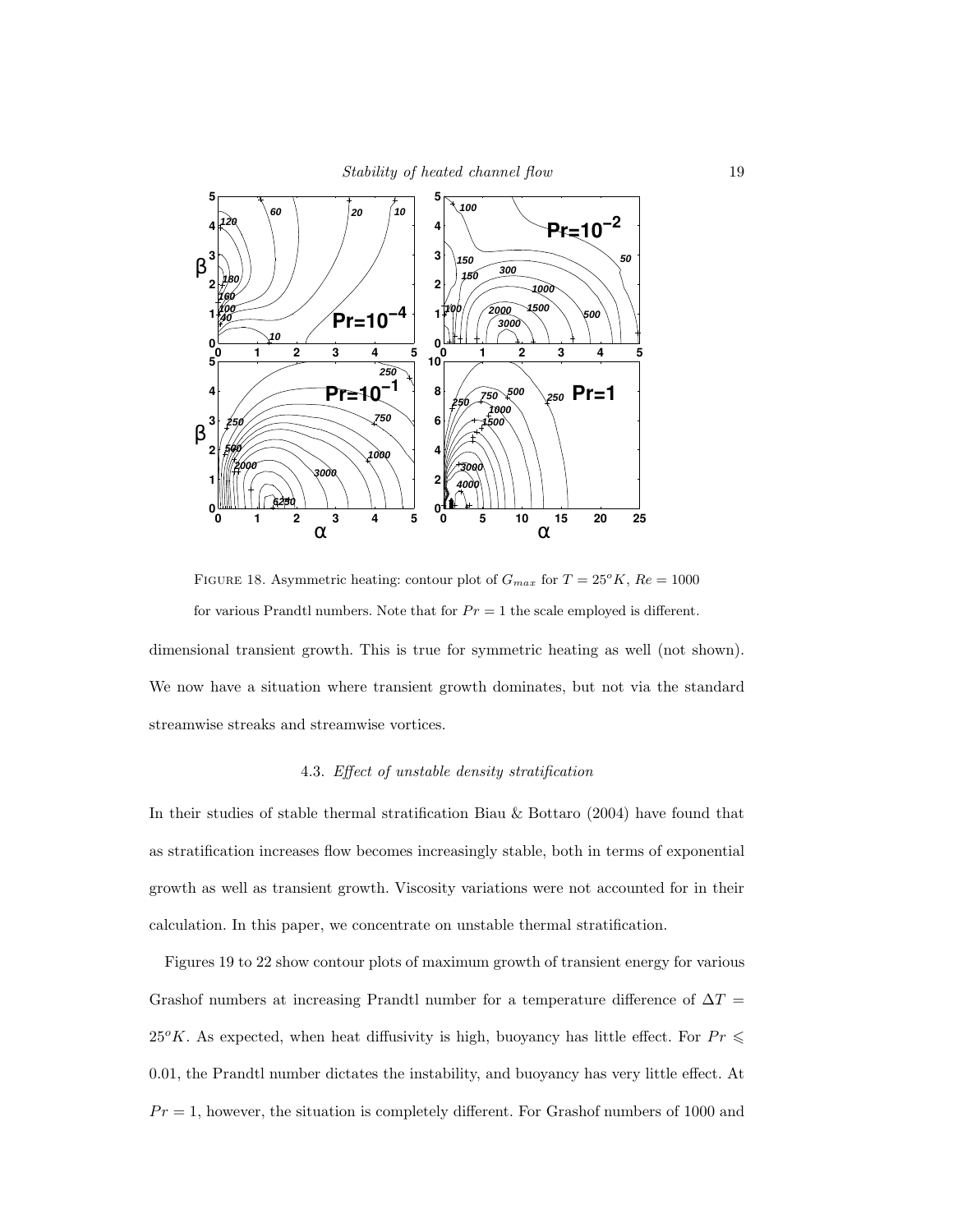

FIGURE 19. The transient growth at various Grashof number for  $\Delta T = 25^{\circ} K$ ,  $Re = 1000$  and  $Pr = 10^{-4}$ . Since temperature perturbations diffuse away rapidly, buoyancy does not have much effect.



FIGURE 20. Same as figure 19, but for  $Pr = 10^{-3}$ . The Grashof number has no effect upto a value of  $\sim 10^4$ . At  $Gr = 10^4$  a new growth appears at  $\beta = 0$ , which will dominate at higher Prandtl number.

below we see extremely large levels of subcritical transient growth. This growth is twodimensional. Above this Grashof number of course, a linearly unstable mode exists. The transient growth in unheated channel flow is well known to display itself as streamwiseindependent structures, like streaks and vortices. Our results indicate that such structures will not be much in evidence in heated flows at realistic Prandtl or Grashof numbers. Rather, a spanwise-independent growth occurs. Experimental and numerical verification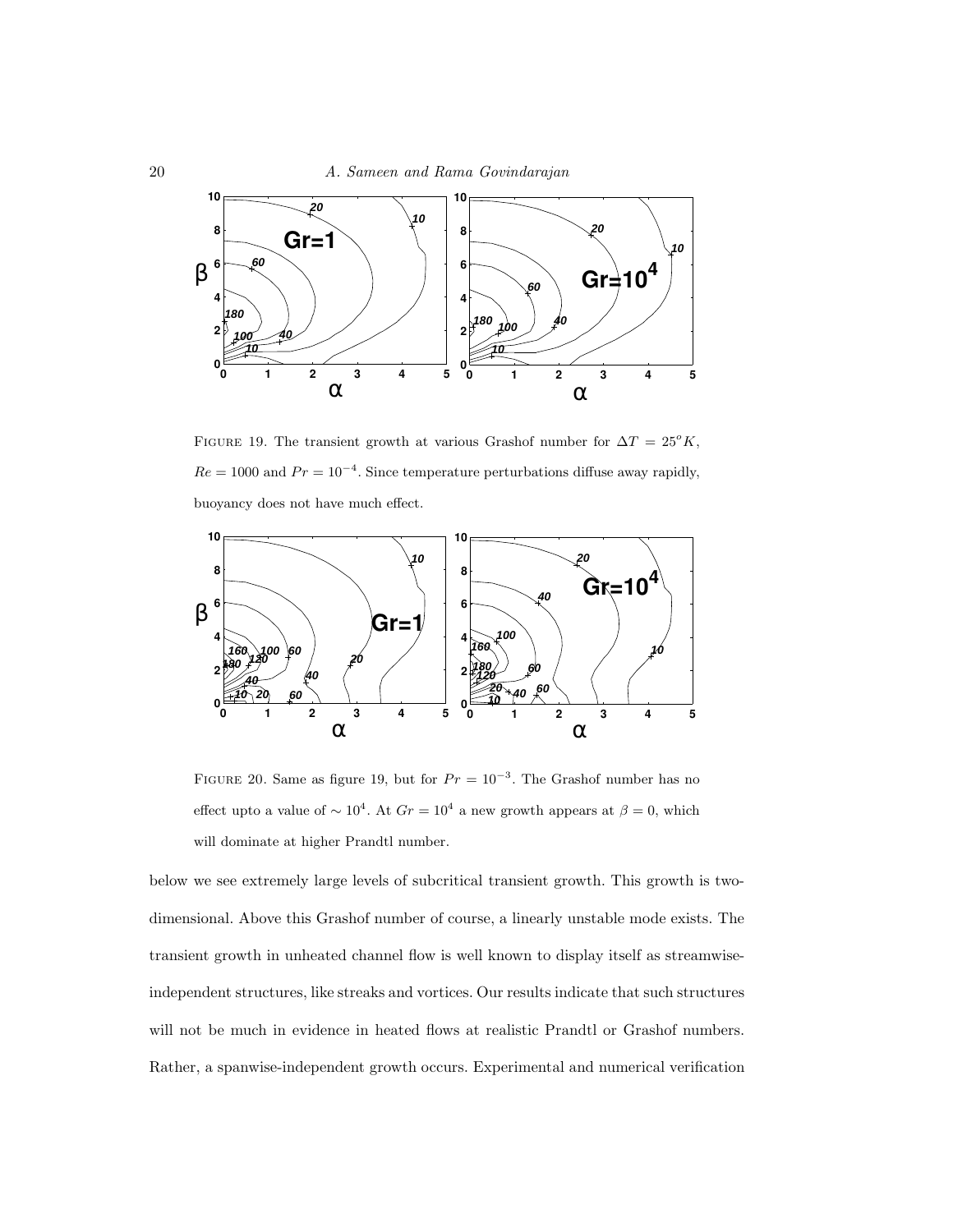

FIGURE 21. Same as figure 19, but for  $Pr = 10^{-2}$ . The new subcritical mode is now dominant at low Grashof number as well. The spanwise-independence of the largest transient growth, making the Poiseuille-Rayleigh-Benard problem essentially two-dimensional, is unusual.

of this kind of transient growth could have interesting consequences for wall heating as a control option.

### 5. Secondary Instability

A flow containing linear modes (either growing or decaying) of sufficient amplitude  $A_p$  can become unstable to new secondary modes of instability. In unheated channel flow, secondary instability is considered unimportant, since it may only play a role when external disturbance levels are extremely small. We show here that viscosity variations can significantly destabilise the secondary mode, thus making it more relevant to the transition process. The Prandtl number and Grashof number are set equal to zero.

The approach here is as in Herbert  $(1983)$  and Bayly *et al.*  $(1988)$ . All flow variables are decomposed in the form

$$
u(x, y, z, t) = U(y) + A_p \hat{u}_p(x, y, t) + A_s \hat{u}_s(x, y, z, t),
$$
\n(5.1)

where  $\hat{u}_p$  is the linear instability mode of the previous section. A subscript  $p$  has been introduced in this section to denote primary mode of instability.  $A_s$  is the amplitude of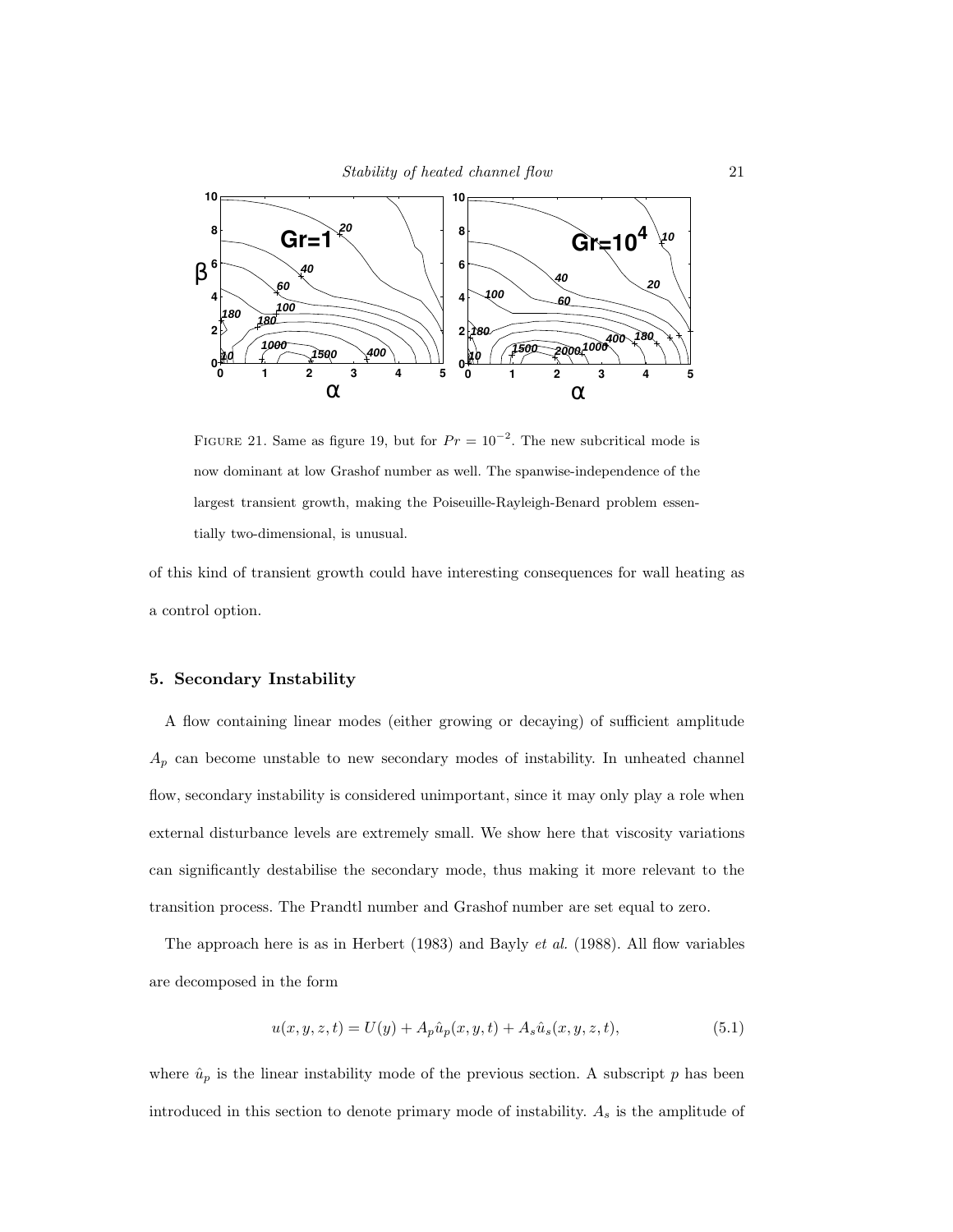

FIGURE 22. Same as figure 19, except that  $Pr = 1$ . The transient growth is even higher than before. The region inside the thick curve for  $Gr = 10^4$  is linearly unstable.

the secondary. Note that since only the least stable linear modes are relevant here, it is sufficient to consider two-dimensional primary modes, by Squire's theorem.

The secondary perturbation quantities are assumed to be of the form

$$
(\hat{u}_s, \hat{v}_s, \hat{w}_s) = \frac{1}{2} \Big[ (u_+, v_+, w_+) (y, t) e^{i(\alpha_+ x + \beta_s z)} + (u_-, v_-, w_-) (y, t) e^{i(\alpha_- x - \beta_s z)} + \text{c.c.} \Big],
$$
\n(5.2)

where  $\alpha_+$  and  $\alpha_-$  are the wave numbers of the secondary waves in the streamwise direction,  $\beta_s$  is the wave number in the spanwise direction. The direct interaction between primary waves is assumed to be negligible. For the flow under consideration, the growth/ decay rates are so small that  $dA_p/dt$  can be neglected during one period of time, and the primary flow may be taken to be periodic. Substituting these decompositions in the momentum equations, eliminating pressure and neglecting non-linear terms in the secondary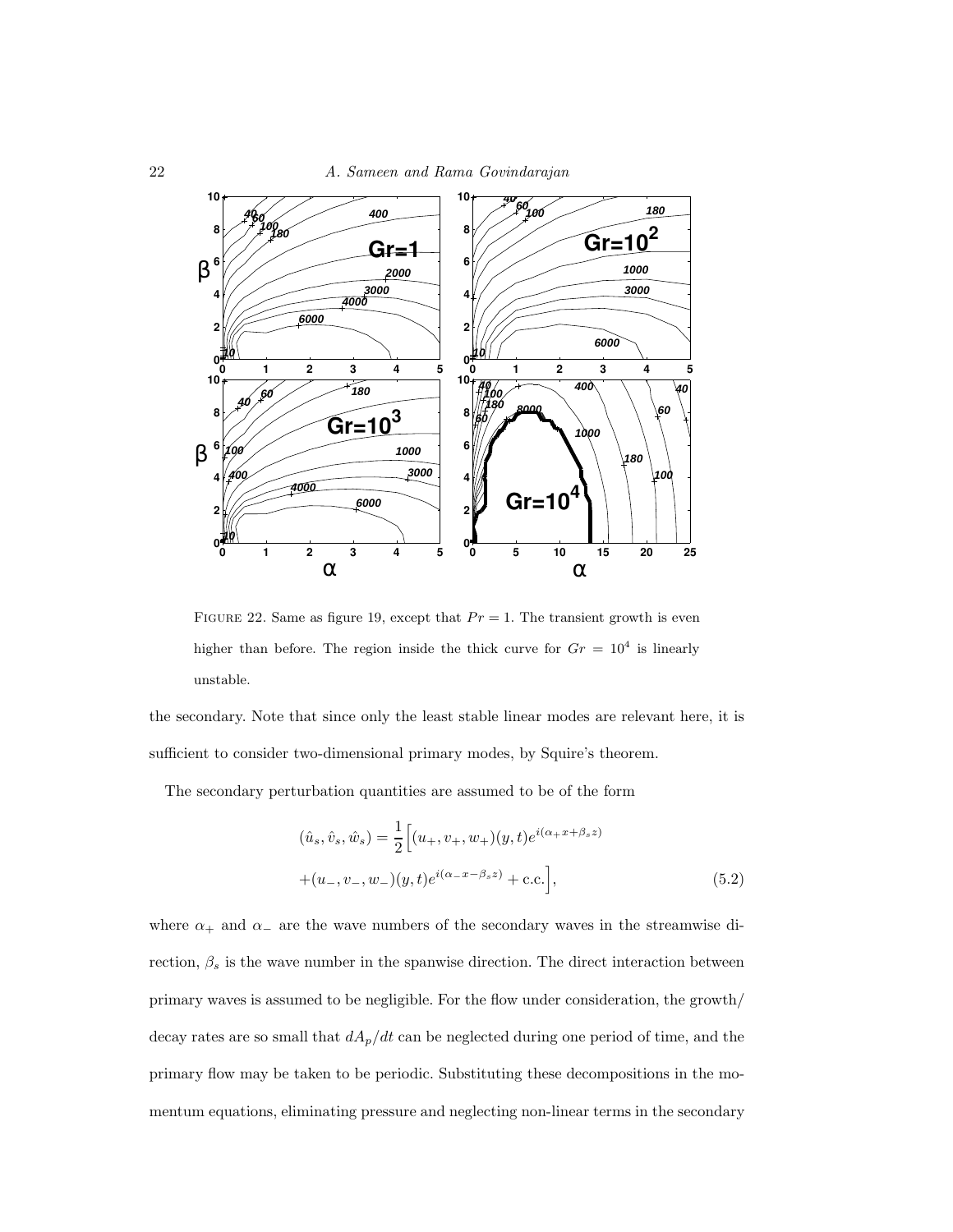disturbance, we arrive at the secondary disturbance equations. On averaging these over  $x, z$  and  $t$ , only the resonant modes survive, which are given by

$$
\alpha_+ + \alpha_- = \alpha. \tag{5.3}
$$

The cases of  $\alpha_+ = \alpha/2$  and  $\alpha_+ = \alpha$  are called the subharmonic and the fundamental modes respectively. Using continuity the streamwise component of secondary disturbance velocity is eliminated and we get the secondary perturbation equations:

$$
-D\frac{\partial v_{+}}{\partial t} + s\frac{\partial f_{+}}{\partial t} = -sAf_{+} + (AD - i\alpha_{+}(DU))v_{+} - A_{p}\left[\frac{i\alpha_{+}^{2}}{2\alpha_{-}}u_{p}D + \frac{v_{p}\alpha_{+}D^{2}}{2\alpha_{-}}\right]v_{-}^{*} + \frac{i(Du_{p})\alpha_{+}}{2}\left[v_{-}^{*} + \frac{A_{p}\alpha_{+}^{2}}{2}\left[-v_{p}D + i\alpha_{-}u_{p} + \frac{i\beta_{s}^{2}}{\alpha_{-}}u_{p} + \frac{\beta_{s}^{2}}{\alpha_{+}\alpha_{-}}v_{p}D\right]f_{-}^{*},\tag{5.4}
$$

$$
\frac{\partial v_{+}}{\partial t} - D \frac{\partial f_{+}}{\partial t} = -Av_{+} + (AD + (DA))f_{+} - \frac{A_{p}(\alpha + \alpha_{-})}{2} \left[ \frac{v_{p}}{\alpha_{-}} D - i u_{p} \right] v_{-}^{*}
$$

$$
+ \frac{A_{p}}{2} \left[ -i(\alpha + \alpha_{-}) u_{p} D - i\alpha_{-}(D u_{p}) + v_{p} \left( \frac{\alpha_{+} \beta_{s}^{2}}{\alpha_{-}} + D^{2} \right) \right] f_{-}^{*}, \tag{5.5}
$$

where  $A = [i\alpha_+ U + \mu s - \mu d^2 - \mu' D], f_+ = -\frac{i}{\beta_s} w_+, D = d/dy$ . Equations (5.4) & (5.5) and complementary equations for  $v_{-}^{*}$  and  $f_{-}^{*}$  are solved using a Chebyshev collocation spectral method, with the boundary conditions  $\hat{u}_s, \hat{v}_s, \hat{w}_s = 0$  at  $y = \pm 1$ . The dispersion relation is  $F(A_p, \beta_s, m, Re, \alpha, c) = 0$  [see Herbert (1983)]. The growth rate is highly sensitive to the primary amplitude level  $A_p$ , and increases with increasing  $A_p$ . The present computations are validated by comparing with the unstratified case in Herbert (1983) as discussed in Sameen (2004).

#### 5.1. Asymmetric heating

A value of  $A_p = 0.01$  is taken, to be representative of an intermediate level of primary disturbance. The variation of secondary growth rate  $\omega_{is}$  with the spanwise wave number for various viscosity ratios is plotted in figures 23. As the temperature difference increases, a second highly unstable mode appears. This mode is three-dimensional, the spanwise and streamwise wavelengths being very close to each other. The modes which are closer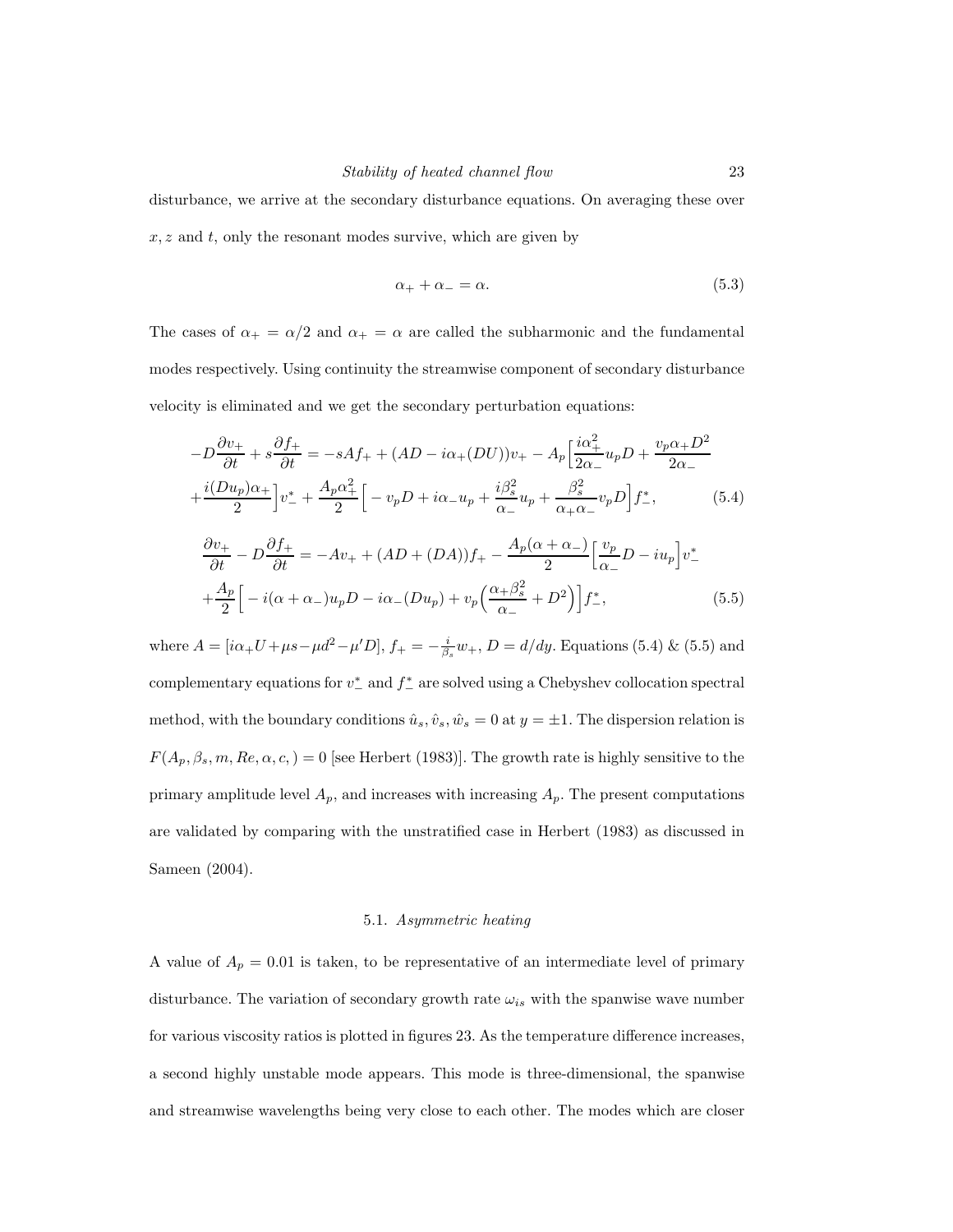

FIGURE 23. Asymmetric heating: dependence of growth rate on spanwise wave number of the secondary disturbance for various viscosity ratios, subharmonic case.  $\alpha = 1.0$ ,  $A_p = 0.01$ ,  $Re = 5000$ .

to two-dimensional are now stabilised. A nonlinear or transient growth triggered by this new mode could mean that transition to turbulence proceeds somewhat differently, but further studies are needed to evaluate this.

While we have taken the amplitude of the primary mode to be constant, it is in fact, at these Reynolds numbers, a known slowly decaying function of time. Integrating instantaneous results over long times, we can compute the time dependence of amplitude of the secondary mode. This approach is a counterpart in time of the assumption of parallel flow in flows which vary slowly in x. The amplitude of the subharmonic secondary mode  $A_s$  is shown as a function of time in figure 24. At low initial  $A_p$ , secondary modes are always stable while for higher  $A_p$  significant growth is displayed up to large times. At low Reynolds number, the initial  $A_p$  needed for a sustained secondary instability growth is very high.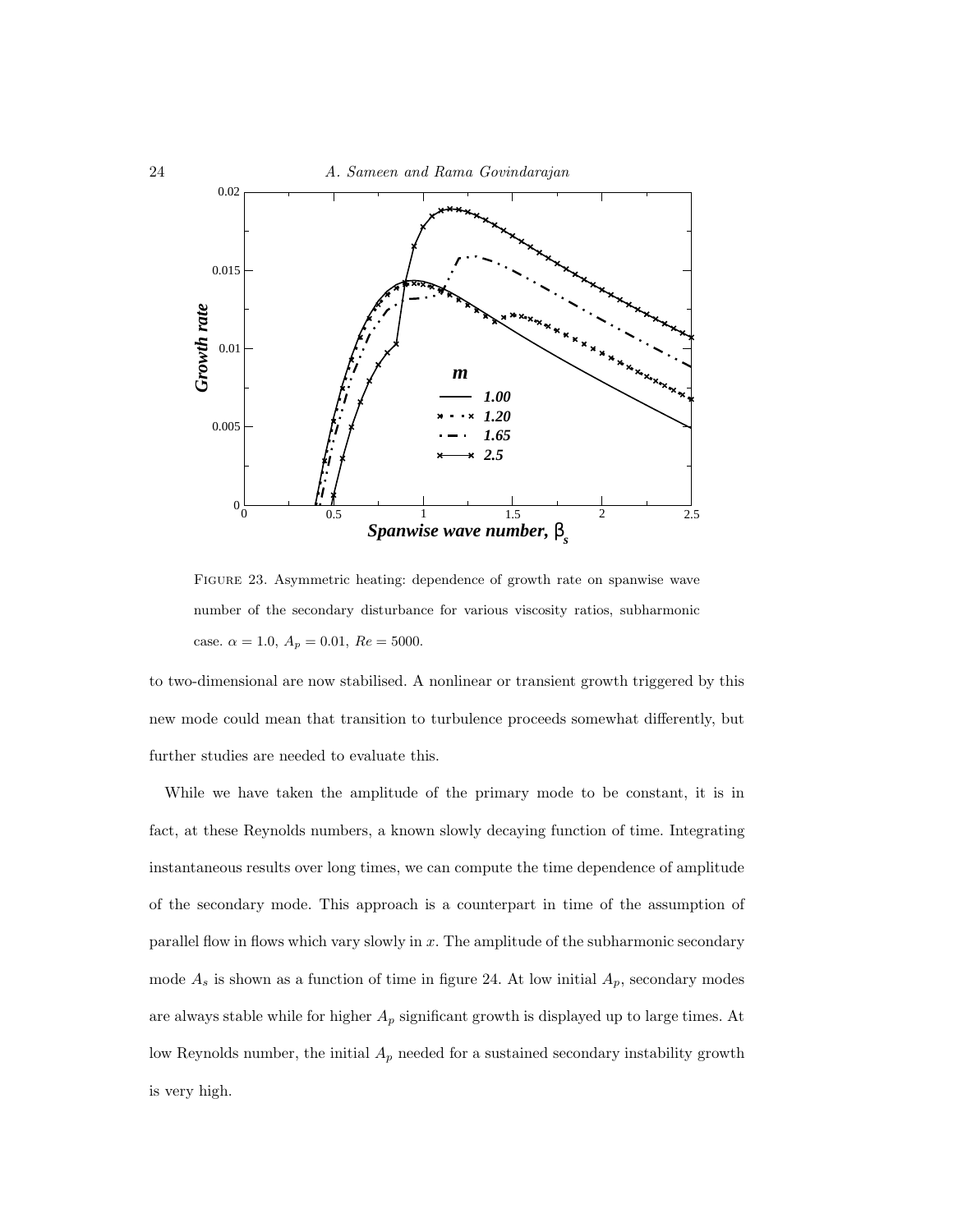

FIGURE 24. Asymmetric heating: variation with time of the amplitude of secondary disturbance for two sets of initial  $A_p$ .  $\alpha = 1.0$ ,  $\beta_s = 1.0$ ,  $Re = 5000$ , Subharmonic mode.

In figure 25 the phase shift  $P_S = \omega_p \frac{\alpha_+}{\alpha} - \omega_s$  is shown as a function of the spanwise wave number. The phase locking of the subharmonic wave (i.e., where  $P_S$  is zero) is achieved at an earlier  $\beta_s$  than for the unstratified case.

## 5.2. Symmetrically heated channel

Figure 26 shows the secondary perturbation growth rate variation with spanwise wave number  $\beta_s$ . A stabilisation with increase in viscosity ratio, especially when  $m > 1$ , is evident. This behaviour is remarkable, being counter intuitive and opposite to the behaviour of the primary instability mode. The phase locking behaviour is similar to the asymmetrically heated case.

We have seen that in linear disturbance growth, the mean velocity profile (via the  $U''$ term) has a dominant role. In the case of secondary growth as well, Orszag & Patera (1983) have argued that inviscid effects are dominant, and act through vortex stretching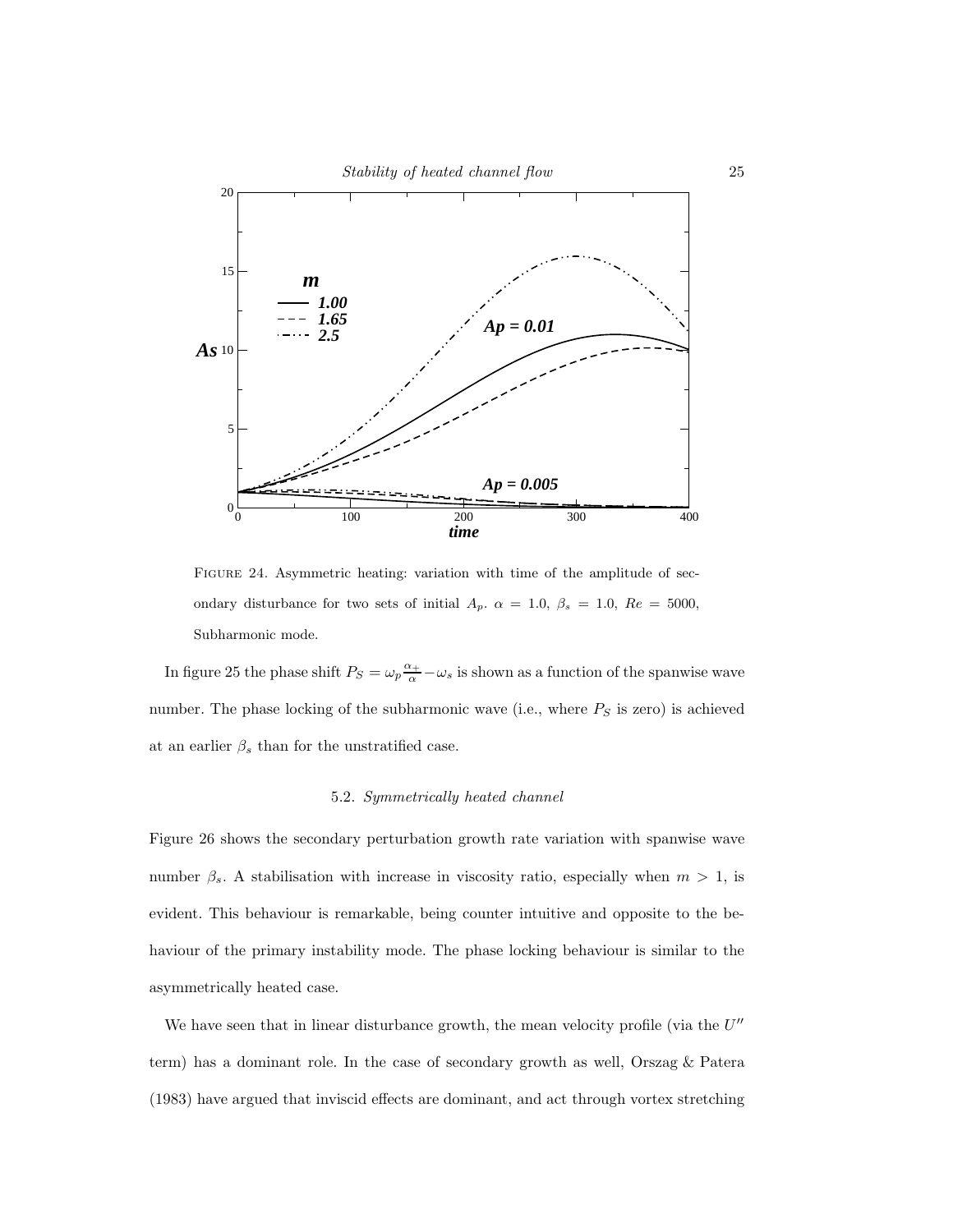

FIGURE 25. Asymmetric heating: variation of  $P_S$  with spanwise wave number for various viscosity ratios, subharmonic case.  $\alpha = 1.0$ ,  $A_p = 0.01$ ,  $Re = 5000$ .



FIGURE 26. The dependence of growth rate on spanwise wave number of the secondary disturbance for various viscosity ratios, subharmonic case.  $\alpha = 1.0$ ,  $A_p=0.01,\,Re=5000,$  symmetric heating.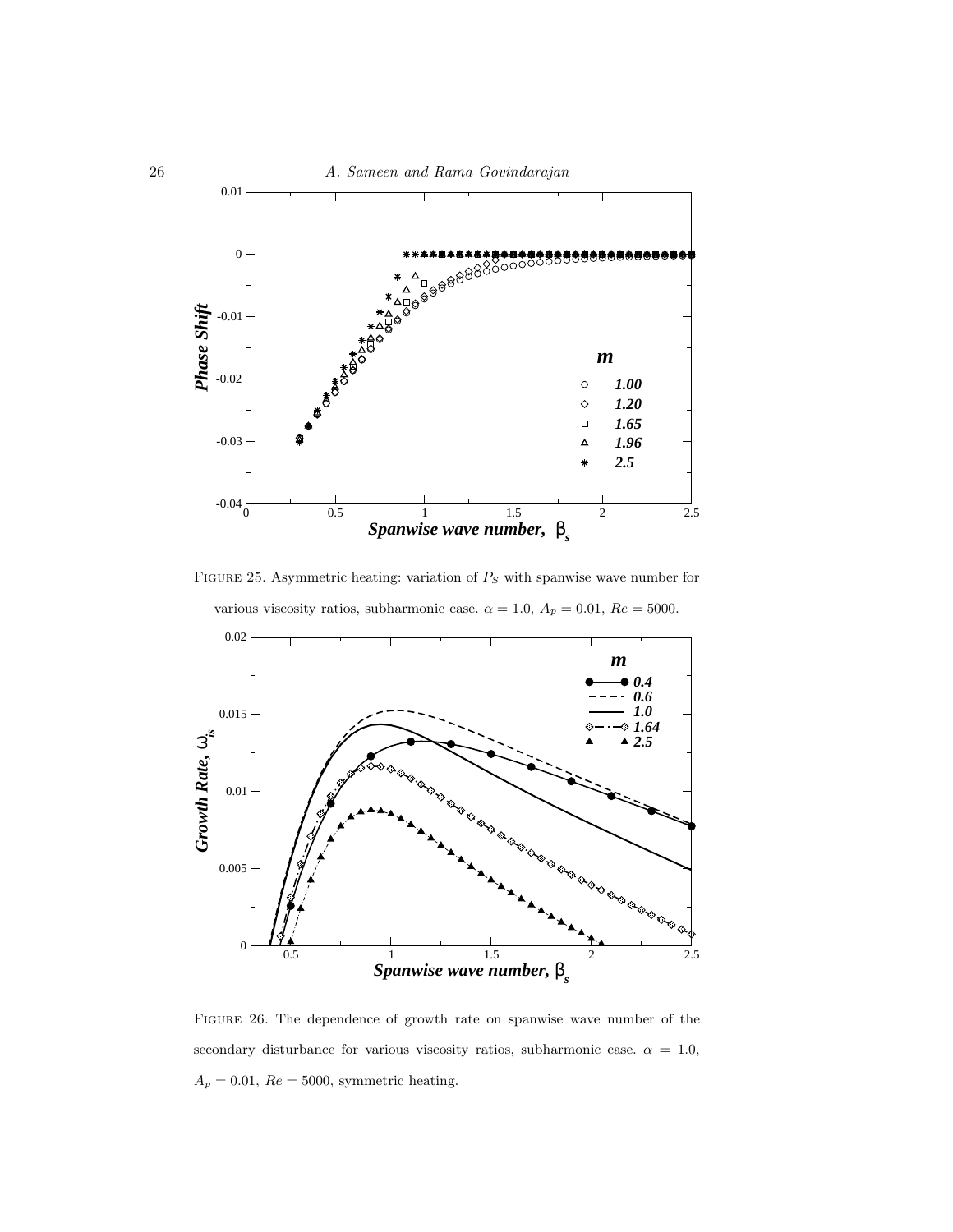

FIGURE 27. The new mode of instability arises from changes in the velocity profile. This is verified by switching off the viscosity gradient terms in the secondary stability equation. The dashed lines are for the full equation and the filled circles are with the viscosity gradient set to zero in the instability calculations, but retained in the mean flow computations.  $\Delta T = 50(m = 2.5)$ ,  $\alpha = 1.0$ ,  $\alpha_s = 0.5$ ,  $A_p = 0.01$ ,  $Re = 5000$ , asymmetric heating.

and tilting. We are not able to make a conclusive statement on this, but it seems that heating affects secondary instability by an inviscid mechanism, through changes in the velocity profile. This is demonstrated in figure 27, where it is seen that switching off the viscosity gradient terms makes little difference to the result. Also, it is not evident why the sign of instability is opposite to that of primary modal growth. The relevant inference here is that viscosity stratification alone can have unexpected effects on the various mechanisms leading to transition to turbulence.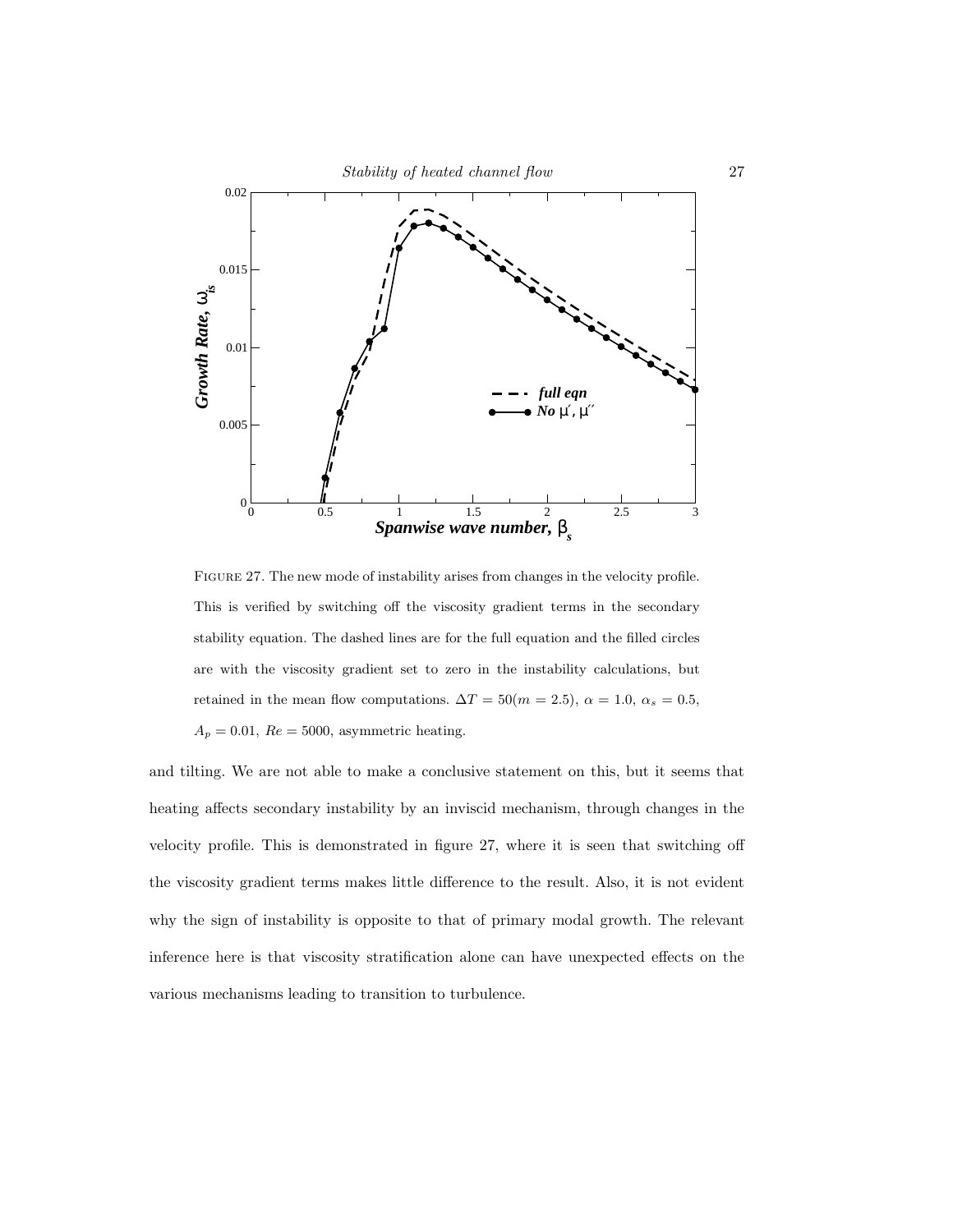#### 28 A. Sameen and Rama Govindarajan

#### 6. Conclusion

The control of the flow using heating or cooling of the surface has long been practised, especially in open flows. In plane channel flow we have conducted a comprehensive study of the effect of heat, and show that there is no unique direction (either towards or away from stabilisation) in which the flow responds. Linear stability results are consistent with earlier studies in that the most unstable linear mode is suppressed when viscosity decreases towards the wall. Also the effect of Prandtl number is negligible. For Grashof number between about 3000 and 25000, separate modes of Rayleigh-Benard and Tollmien-Schlichting instability are evident, the former is at low Reynolds number. At higher levels of buoyancy, the modes merge.

The transient growth of disturbances is unaffected by viscosity stratification, but hugely increased by reduced heat diffusivity. Both of these are counter to the effect on the least stable linear mode. The Prandtl number is thus not an unimportant parameter, as was hitherto assumed. Transient growth is also very high in the presence of buoyancy of the appropriate sign. With increasing Prandtl and/or Grashof number, the growth is two-dimensional, not in streamwise streaks, which is quite unusual for transient growth.

Secondary instability of Tollmien-Schlichting waves is not considered an important player in the transition to turbulence in unheated channel flow, unless the free stream is unrealistically quiet. We show that a new destabilising mode appears with heating, for the case where viscosity is decreasing towards the wall!

It is hoped that this work with give impetus to experimental and computational studies to check these predictions and to explore wall heating in all its aspects as a control strategy for channel and pipe flows.

We are indebted to Prof. O.N. Ramesh for discussions throughout the course of this work and for reading the manuscript. A part of the work was carried out during the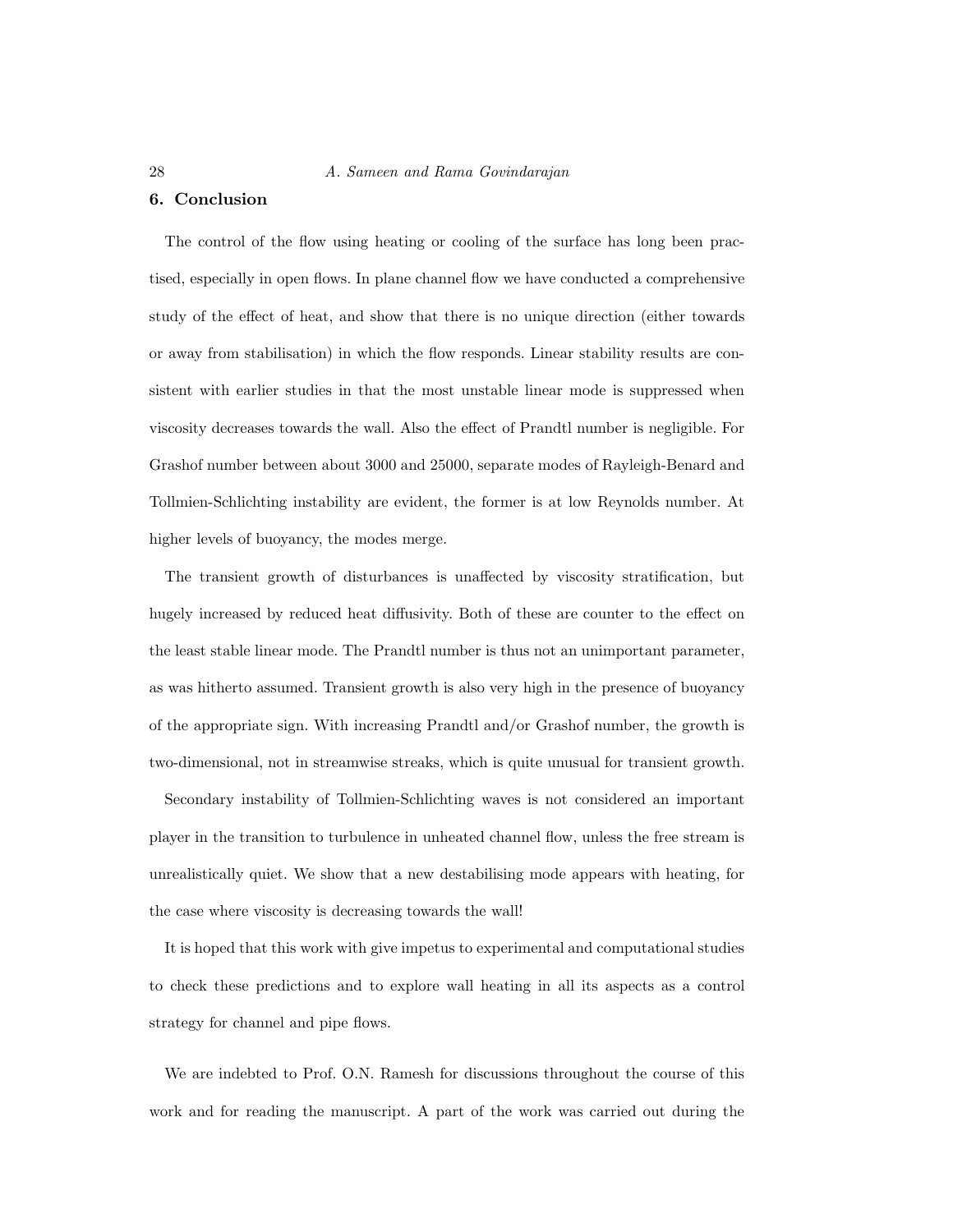tenure of AS as a PhD student at the Indian Institute of Science. RG would like to thank Defence R & D Organisation, India for funding the project.

#### REFERENCES

- BAYLY, B. J., ORSZAG, S. A. & HERBERT, T. 1988 Instability mechanisms in shear-flow transition. Ann. Rev. Fluid Mech. 20, 359–391.
- BIAU, D. & BOTTARO, A. 2004 The effect of stable thermal stratification on shear flow instability. Phy. Fluids **16** (14), 4742-4745.
- CHANDRASEKHAR, S. 1961 Hydrodynamics and hydromagnetic stability. Oxford University Press, London.
- Chikkadi, V. K., Sameen, A. & Govindarajan, R. 2005 Preventing transition to turbulence: viscosity stratification will not always help. Phys. Rev. Lett. 95 (26), 264504.
- CORBETT, P. & BOTTARO, A. 2001 Optimal linear growth in swept boundary layers. J. Fluid Mech. 435, 1–23.
- CRAIK, A. D. D. 1971 Non-linear resonant instability in boundary layers. J. Fluid Mech. 50, 393–413.
- Criminale, W. O., Jackson, T. L. & Joslin, R. D. 2003 Theory and computation in hydrodynamic stability. Cambridge University Press.
- DAVIES, S. J. & WHITE, C. M. 1928 An experimental study of the flow of water in pipes of rectangular section. Proc. Roy. Soc. (119), 92–107.
- DEARDORFF, J. W. 1965 Gravitational instability between horizontal plates with shear. Phy. Fluid 8  $(6)$ , 1027-1030.
- FAISST, H. & ECKHARDT, B. 2003 Traveling waves in pipe flow. Phys. Rev. Lett. 91, 224502.
- FOSTER, R. 1997 Structure and energetics of optimal Ekman layer perturbations. J. Fluid Mech. 333, 97–123.
- Fujimura, K. & Kelly, R. E. 1988 Stability of unstably stratified shear flow between parallel plates. Fluid Dyn. Res. 2, 281–292.
- Gage, K. S. 1971 The effect of stable thermal stratification on the stability of viscous parallel flow. *J. Fluid Mech.* **47** (1),  $1-20$ .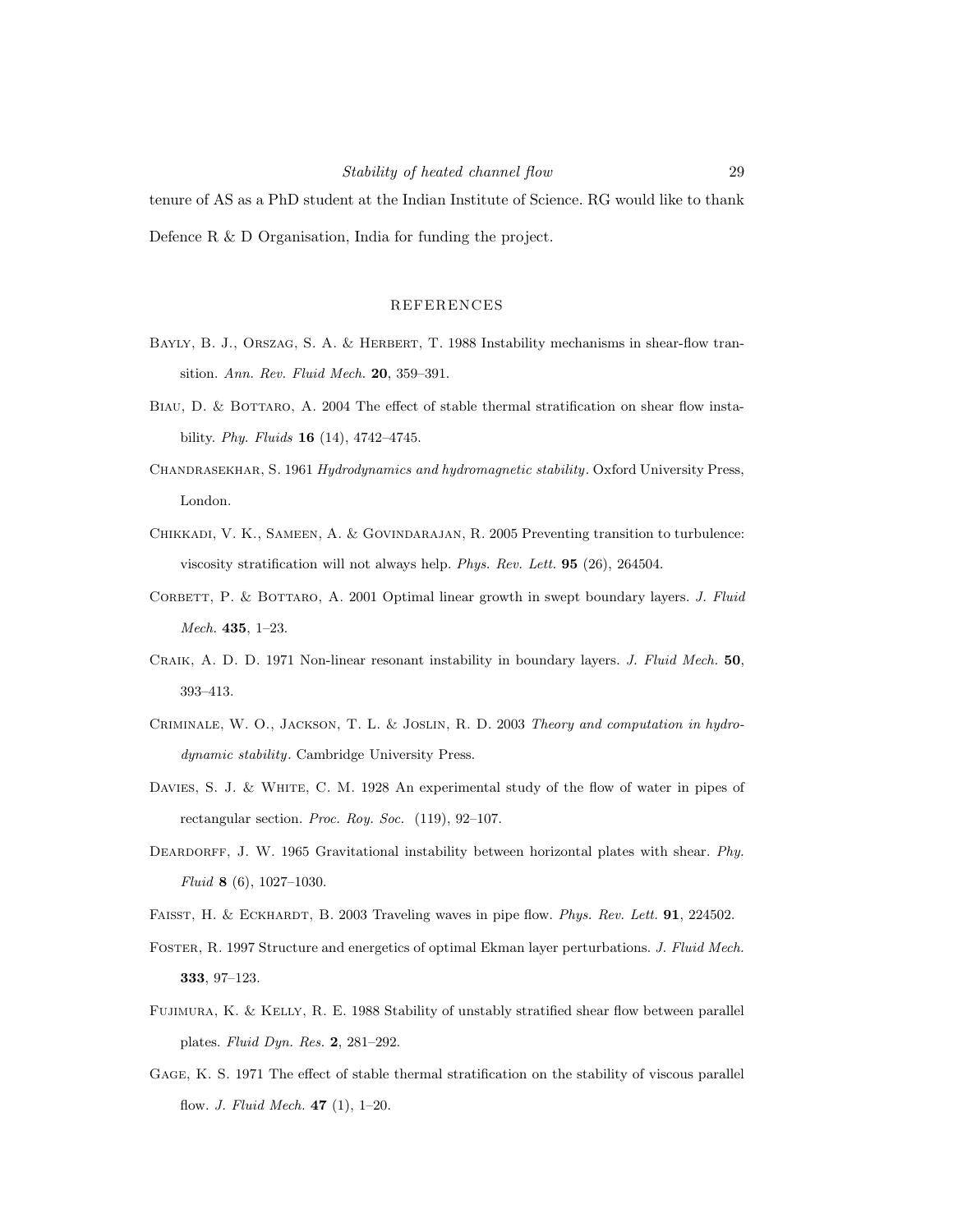- GAGE, K. S. & REID, W. H. 1968 The stability of thermally stratified plane Poiseuille flow. J. Fluid Mech. 33 (1), 21–32.
- Hanifi, A. & Henningson, D. S. 1998 The compressible inviscid algebraic instability for streamwise independent disturbances. Phys. Fluids 10, 1784.
- HERBERT, T. 1983 Secondary instability of plane channel flow to subharmonic three-dimensional disturbances. Phys. Fluids  $26$  (4), 871–874.
- HOF, B., VAN DOORNE, C. W. H., WESTERWEEL, J., NIEUWSTADT, F. T. M., FAISST, H., Eckhardt, B., Wedin, H., Kerswell, R. R. & Waleffe, F. 2004 Experimental observation of nonlinear traveling waves in turbulent pipe flow. Science 305, 1594–1598.
- Kao, T. W. 1968 Role of viscosity stratification in the stability of two-layer flow down an incline. J. Fluid Mech. 33 (3), 561–572.
- Kao, T. W. & Park, C. 1970 Experimental investigations of the stability of channel flows. part 1. flow of a single liquid in a rectangular channel. J. Fluid Mech. (43), 145.
- Kerswell, R. R. 2005 Recent progress in understanding the transition to turbulence in pipe. Nonlinearity 18, R17–R44.
- MAHAJAN, R. L., GEBHART, B., SAMMAKIA, B. & JALURIA, Y. 1988 Buoyancy Induced Flows and Transport. Taylor and Francis.
- Malik, V. S. & Hooper, P. A. 2005 Linear stability and energy growth of viscosity stratified flows. Phys. Fluids 17, 024101.
- Meseguer, A. 2002 Energy transient growth in the Taylor-Couette problem. Phys. Fluids 14 $(5)$ .
- MORKOVIN, M. V. & RESHOTKO, K. 1989 Dialogue on progress and issues in stability and transition research. IUTAM symposium on Laminar-Turbulent transition pp. 3–29.
- Narayanan, M. A. B. & Narayanan, T. 1967 Z. Angew. Angew. Math. Phys. (18), 642.
- ORSZAG, S. & PATERA, A. 1983 Secondary instability of wall-bounded shear flows. J. Fluid Mech. 128, 347–385.
- ORSZAG, S. A. 1971 Accurate solution of the Orr-Sommerfeld stability equation. J. Fluid Mech. 50, 689–703.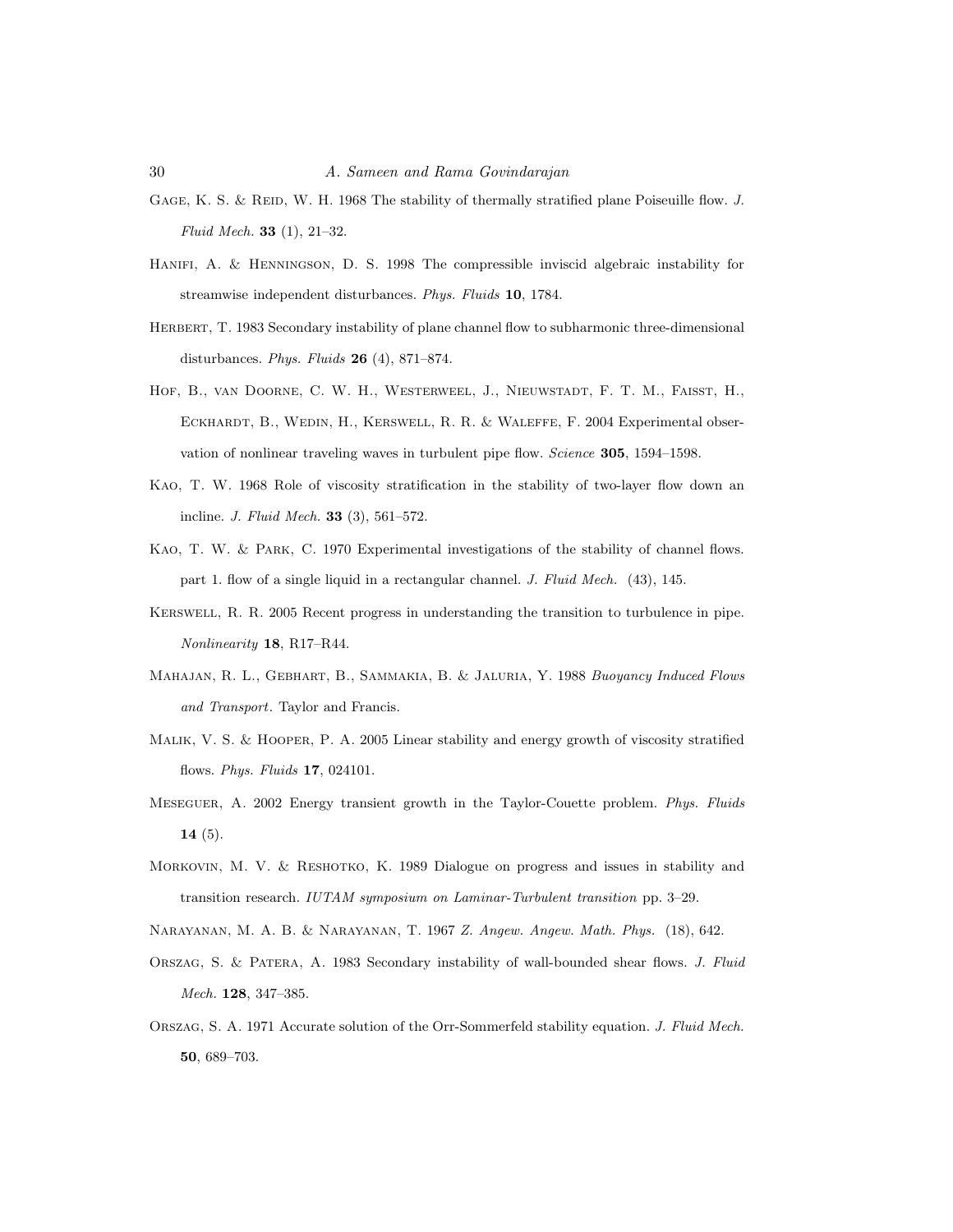- PATEL, V. C. & HEAD, M. R. 1969 Some observations on skin friction and velocity profiles in fully developed pipe and channel flows. J. Fluid Mech. (38), 181.
- PINARBASI, A. & LIAKOPOULOS, A. 1995 Role of variable viscosity in the stability of channel flow. Int. Comm. Heat Mass Transfer  $22(6)$ , 837–847.
- PLATTEN, J. K. & LEGROS, J. C. 1984 Convection in liquids. Springer-Verlag.
- POTTER, M. C. & GRABER, E. 1972 Stability of plane Poiseuille flow with heat transfer. Phys. Fluids 15, 387.
- REDDY, S. C. & HENNINGSON, D. S. 1993 Energy growth in viscous channel flows. J. Fluid Mech. 252, 209-238.
- REDDY, S. C. & HENNINGSON, D. S. 1994 On the role of linear mechanisms in transition to turbulence. Phys. Fluids 6, 1396.
- Reddy, S. C., Schmid, P. J., Bagget, J. S. & Henningson, D. S. 1998 On stability of streamwise streaks and transition thresholds in plane channel flows. J. Fluid Mech. 365, 269–303.
- Sameen, A. 2004 Stability of plane channel flow with viscosity-stratification. PhD thesis, Dept. of Aerospace Engg., Indian Institute of Science.
- SCHAFER, P. & HERWIG, H. 1993 Stability of plane Poiseuille flow with temperature dependent viscosity. Int. J. Heat Mass Transfer 36 (9), 2441–2448.
- SCHAFER, P., SEVERIN, J. & HERWIG, H. 1995 The effect of heat transfer on the stability of laminar boundary layers. Int. J. Heat Mass Transfer 38 (10), 1855.
- SCHMID, P. J. & HENNINGSON, D. S. 2001 Stability and Transition in Shear Flows. Springer-Verlag, New York.
- STRAZISAR, A. J., RESHOTKO, E. & PRAHL, J. M. 1977 Experimental study of the stability of heated laminar boundary layer in water. J. Fluid Mech. 83 (2), 225-247.
- Turner, J. S. 1959 Buoyant plumes and thermals. Ann. Rev. Fluid Mech. 1, 29–44.
- TVEITEREID, M. 1974 On the stability of thermally stratified plane Poiseuille flow. ZAMM 54, 533–540.
- WALEFFE, F. 1995 Hydrodynamic stability and turbulence: Beyond transients to a selfsustaining process. SIAM 95, 319-343.